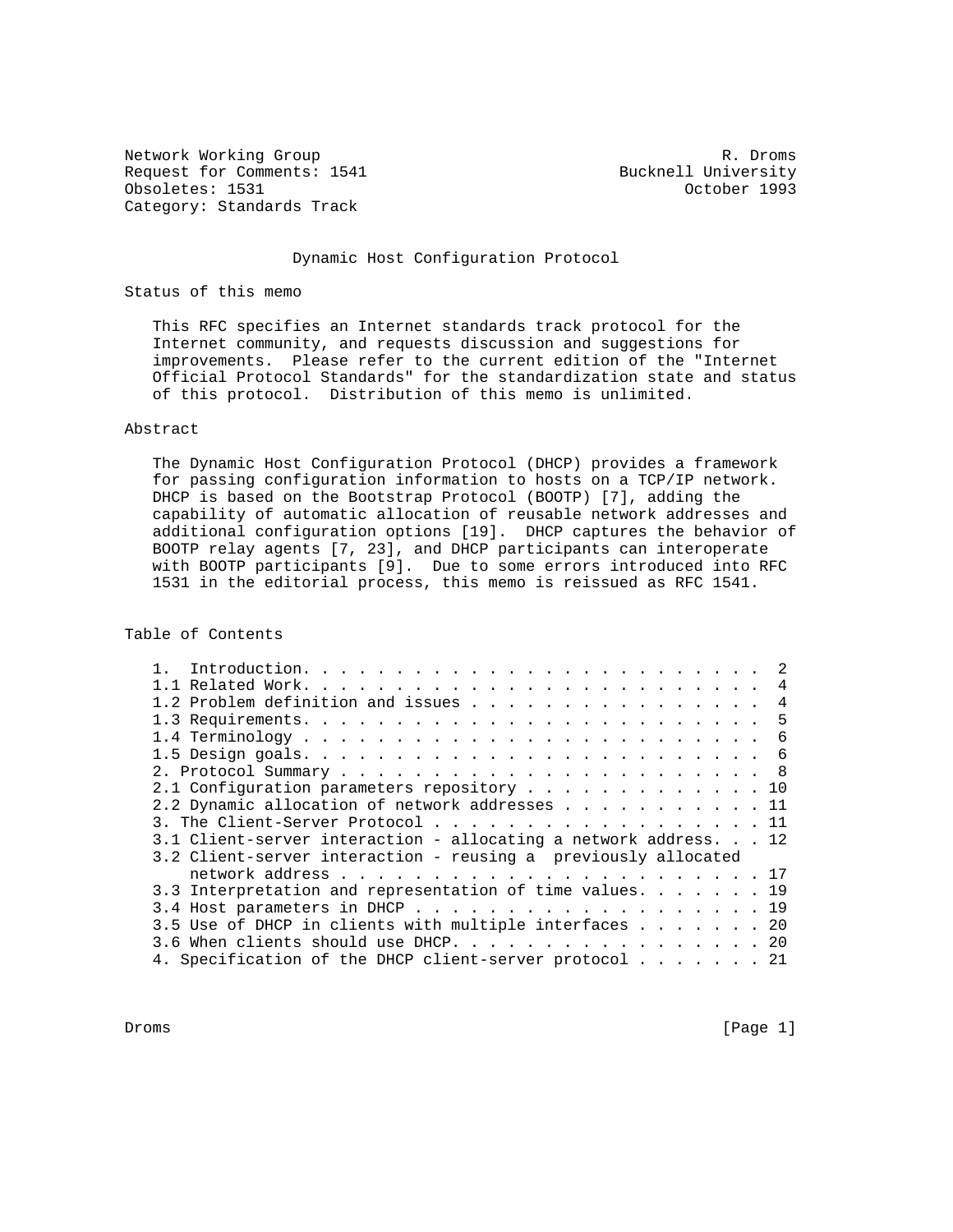| 4.4.1 Initialization and allocation of network address. 29 |  |  |  |
|------------------------------------------------------------|--|--|--|
| 4.4.2 Initialization with known network address 33         |  |  |  |
| 4.4.3 Initialization with a known DHCP server address 34   |  |  |  |
| 4.4.4 Reacquisition and expiration. 34                     |  |  |  |
|                                                            |  |  |  |
|                                                            |  |  |  |
|                                                            |  |  |  |
|                                                            |  |  |  |
|                                                            |  |  |  |
| A. Host Configuration Parameters 39                        |  |  |  |

List of Figures

|  | 2. Format of the 'flags' field. 10                                |
|--|-------------------------------------------------------------------|
|  | 3. Timeline diagram of messages exchanged between DHCP client and |
|  | servers when allocating a new network address. $\ldots$ 15        |
|  | 4. Timeline diagram of messages exchanged between DHCP client and |
|  | servers when reusing a previously allocated network address. . 18 |
|  | 5. State-transition diagram for DHCP clients. 31                  |
|  |                                                                   |

## List of Tables

| 1. Description of fields in a DHCP message. 14 |  |  |  |  |  |  |  |  |  |
|------------------------------------------------|--|--|--|--|--|--|--|--|--|
|                                                |  |  |  |  |  |  |  |  |  |
| 3. Fields and options used by DHCP servers. 25 |  |  |  |  |  |  |  |  |  |
| 4. Fields and options used by DHCP clients. 32 |  |  |  |  |  |  |  |  |  |

1. Introduction

 The Dynamic Host Configuration Protocol (DHCP) provides configuration parameters to Internet hosts. DHCP consists of two components: a protocol for delivering host-specific configuration parameters from a DHCP server to a host and a mechanism for allocation of network addresses to hosts.

 DHCP is built on a client-server model, where designated DHCP server hosts allocate network addresses and deliver configuration parameters to dynamically configured hosts. Throughout the remainder of this document, the term "server" refers to a host providing initialization

Droms [Page 2]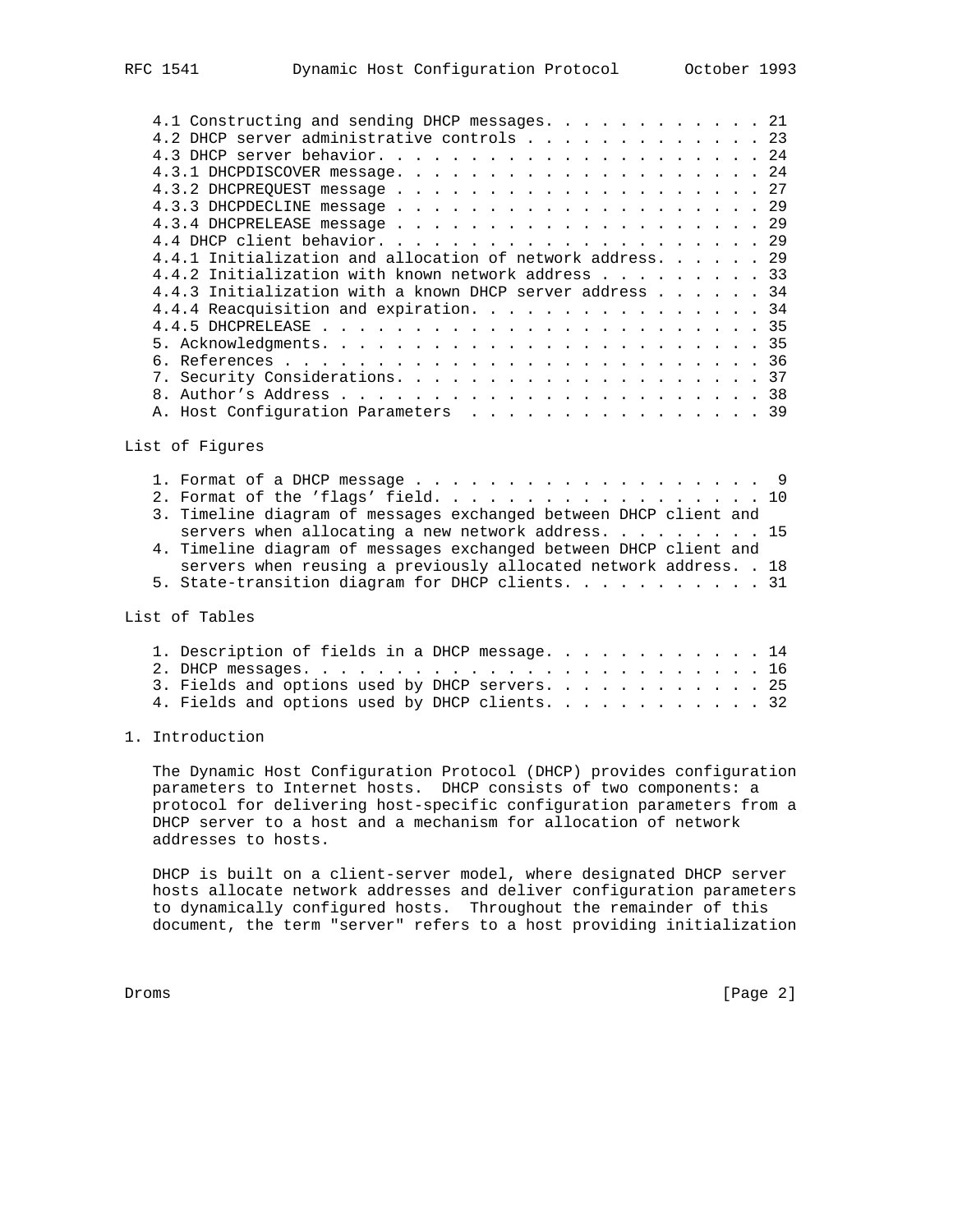parameters through DHCP, and the term "client" refers to a host requesting initialization parameters from a DHCP server.

 A host should not act as a DHCP server unless explicitly configured to do so by a system administrator. The diversity of hardware and protocol implementations in the Internet would preclude reliable operation if random hosts were allowed to respond to DHCP requests. For example, IP requires the setting of many parameters within the protocol implementation software. Because IP can be used on many dissimilar kinds of network hardware, values for those parameters cannot be guessed or assumed to have correct defaults. Also, distributed address allocation schemes depend on a polling/defense mechanism for discovery of addresses that are already in use. IP hosts may not always be able to defend their network addresses, so that such a distributed address allocation scheme cannot be guaranteed to avoid allocation of duplicate network addresses.

 DHCP supports three mechanisms for IP address allocation. In "automatic allocation", DHCP assigns a permanent IP address to a host. In "dynamic allocation", DHCP assigns an IP address to a host for a limited period of time (or until the host explicitly relinquishes the address). In "manual allocation", a host's IP address is assigned by the network administrator, and DHCP is used simply to convey the assigned address to the host. A particular network will use one or more of these mechanisms, depending on the policies of the network administrator.

 Dynamic allocation is the only one of the three mechanisms that allows automatic reuse of an address that is no longer needed by the host to which it was assigned. Thus, dynamic allocation is particularly useful for assigning an address to a host that will be connected to the network only temporarily or for sharing a limited pool of IP addresses among a group of hosts that do not need permanent IP addresses. Dynamic allocation may also be a good choice for assigning an IP address to a new host being permanently connected to a network where IP addresses are sufficiently scarce that it is important to reclaim them when old hosts are retired. Manual allocation allows DHCP to be used to eliminate the error-prone process of manually configuring hosts with IP addresses in environments where (for whatever reasons) it is desirable to manage IP address assignment outside of the DHCP mechanisms.

 The format of DHCP messages is based on the format of BOOTP messages, to capture the BOOTP relay agent behavior described as part of the BOOTP specification [7, 23] and to allow interoperability of existing BOOTP clients with DHCP servers. Using BOOTP relaying agents eliminates the necessity of having a DHCP server on each physical network segment.

Droms [Page 3]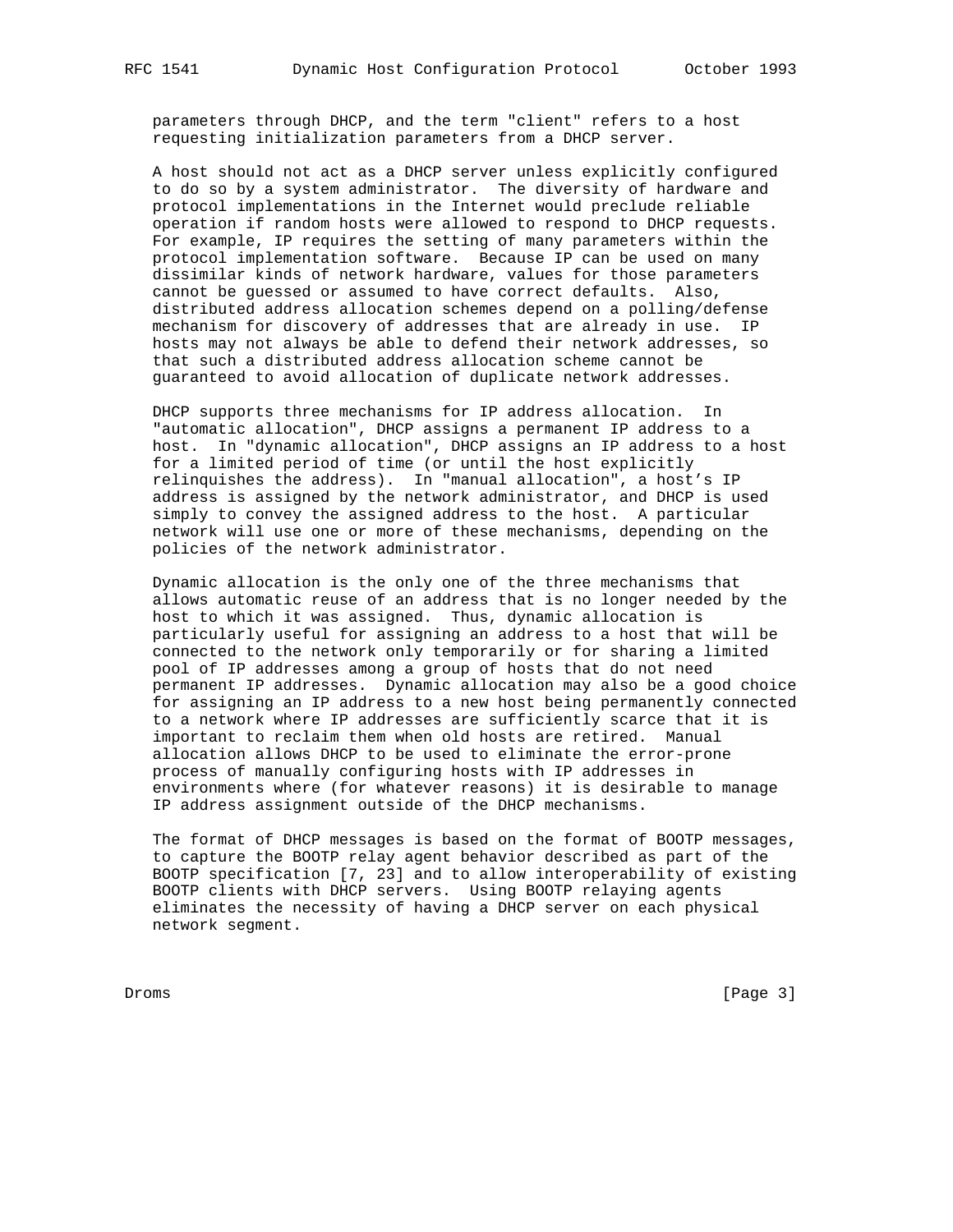### 1.1 Related Work

 There are several Internet protocols and related mechanisms that address some parts of the dynamic host configuration problem. The Reverse Address Resolution Protocol (RARP) [10] (through the extensions defined in the Dynamic RARP (DRARP) [5]) explicitly addresses the problem of network address discovery, and includes an automatic IP address assignment mechanism. The Trivial File Transfer Protocol (TFTP) [20] provides for transport of a boot image from a boot server. The Internet Control Message Protocol (ICMP) [16] provides for informing hosts of additional routers via "ICMP redirect" messages. ICMP also can provide subnet mask information through the "ICMP mask request" message and other information through the (obsolete) "ICMP information request" message. Hosts can locate routers through the ICMP router discovery mechanism [8].

 BOOTP is a transport mechanism for a collection of configuration information. BOOTP is also extensible, and official extensions [17] have been defined for several configuration parameters. Morgan has proposed extensions to BOOTP for dynamic IP address assignment [15]. The Network Information Protocol (NIP), used by the Athena project at MIT, is a distributed mechanism for dynamic IP address assignment [19]. The Resource Location Protocol RLP [1] provides for location of higher level services. Sun Microsystems diskless workstations use a boot procedure that employs RARP, TFTP and an RPC mechanism called "bootparams" to deliver configuration information and operating system code to diskless hosts. (Sun Microsystems, Sun Workstation and SunOS are trademarks of Sun Microsystems, Inc.) Some Sun networks also use DRARP and an auto-installation mechanism to automate the configuration of new hosts in an existing network.

 In other related work, the path minimum transmission unit (MTU) discovery algorithm can determine the MTU of an arbitrary internet path [14]. Comer and Droms have proposed the use of the Address Resolution Protocol (ARP) as a transport protocol for resource location and selection [6]. Finally, the Host Requirements RFCs [3, 4] mention specific requirements for host reconfiguration and suggest a scenario for initial configuration of diskless hosts.

1.2 Problem definition and issues

 DHCP is designed to supply hosts with the configuration parameters defined in the Host Requirements RFCs. After obtaining parameters via DHCP, a host should be able to exchange packets with any other host in the Internet. The parameters supplied by DHCP are listed in Appendix A.

Droms [Page 4]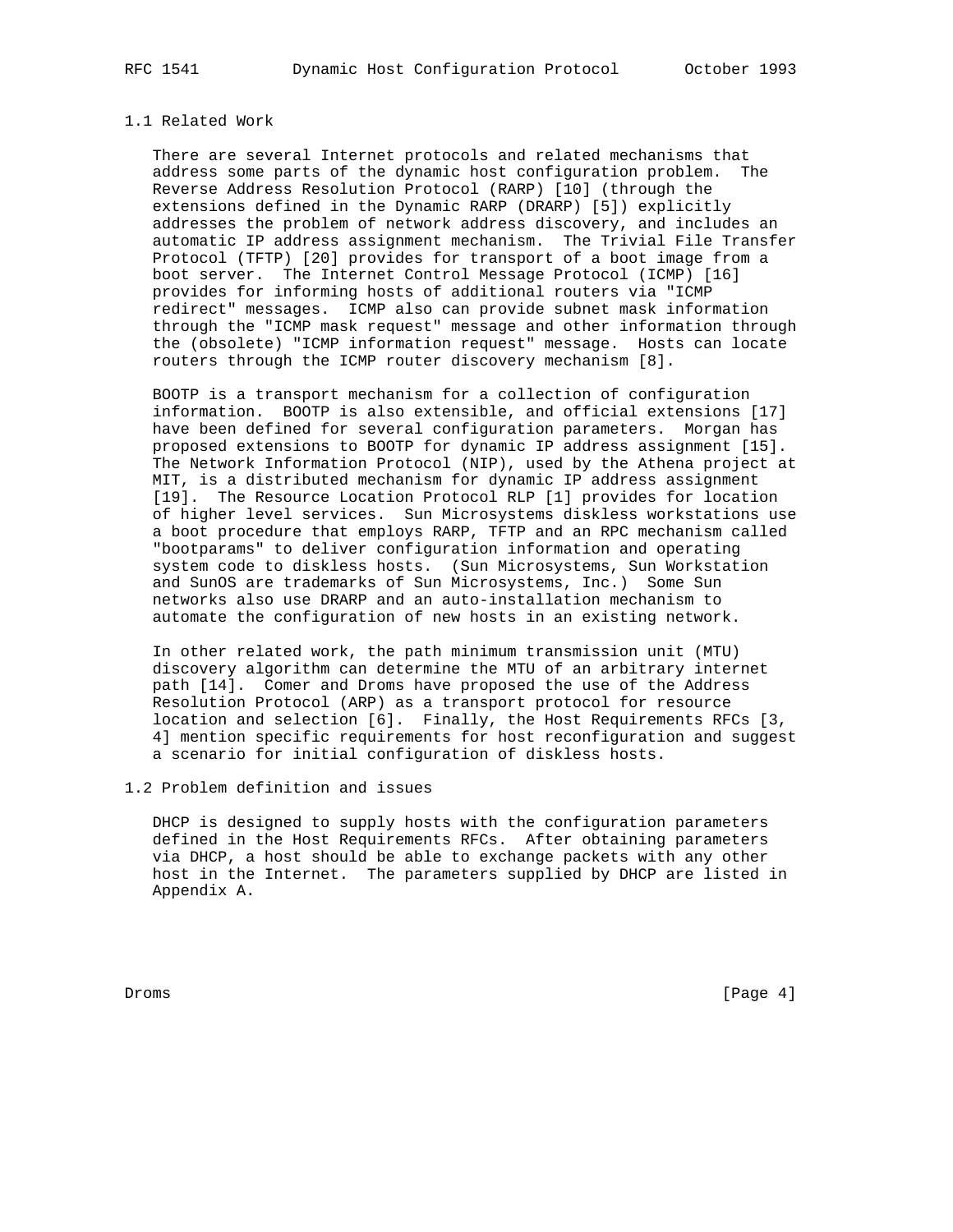Not all of these parameters are required for a newly initialized host. A client and server may negotiate for the transmission of only those parameters required by the client or specific to a particular subnet.

 DHCP allows but does not require the configuration of host parameters not directly related to the IP protocol. DHCP also does not address registration of newly configured hosts with the Domain Name System (DNS) [12, 13].

DHCP is not intended for use in configuring routers.

1.3 Requirements

 Throughout this document, the words that are used to define the significance of particular requirements are capitalized. These words are:

o "MUST"

 This word or the adjective "REQUIRED" means that the item is an absolute requirement of this specification.

o "MUST NOT"

 This phrase means that the item is an absolute prohibition of this specification.

o "SHOULD"

 This word or the adjective "RECOMMENDED" means that there may exist valid reasons in particular circumstances to ignore this item, but the full implications should be understood and the case carefully weighed before choosing a different course.

o "SHOULD NOT"

 This phrase means that there may exist valid reasons in particular circumstances when the listed behavior is acceptable or even useful, but the full implications should be understood and the case carefully weighed before implementing any behavior described with this label.

Droms [Page 5]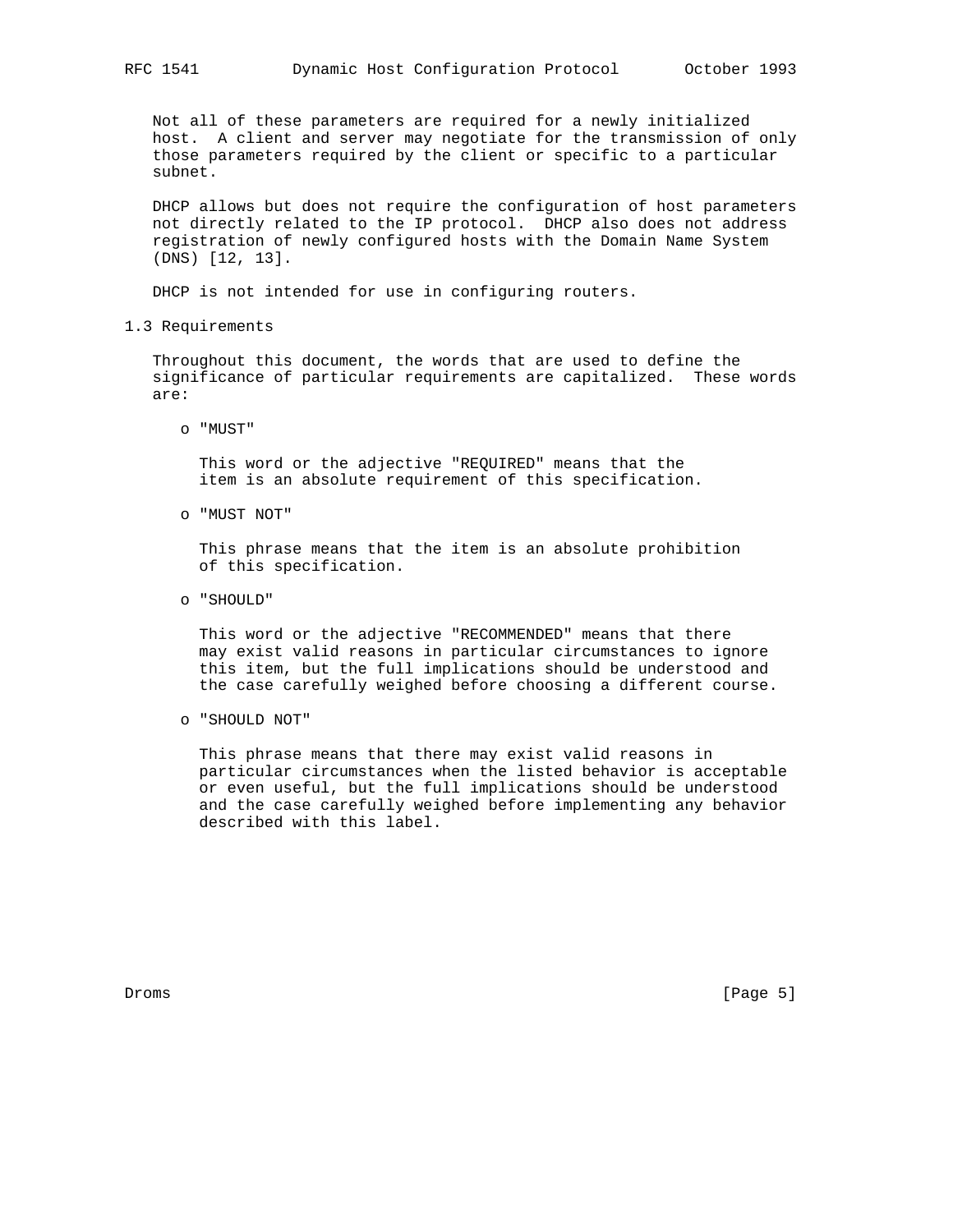o "MAY"

 This word or the adjective "OPTIONAL" means that this item is truly optional. One vendor may choose to include the item because a particular marketplace requires it or because it enhances the product, for example; another vendor may omit the same item.

#### 1.4 Terminology

This document uses the following terms:

o "DHCP client"

 A DHCP client is an Internet host using DHCP to obtain configuration parameters such as a network address.

o "DHCP server"

 A DHCP server is an Internet host that returns configuration parameters to DHCP clients.

o "BOOTP relay agent"

 A BOOTP relay agent is an Internet host or router that passes DHCP messages between DHCP clients and DHCP servers. DHCP is designed to use the same relay agent behavior as specified in the BOOTP protocol specification.

o "binding"

 A binding is a collection of configuration parameters, including at least an IP address, associated with or "bound to" a DHCP client. Bindings are managed by DHCP servers.

1.5 Design goals

The following list gives general design goals for DHCP.

 o DHCP should be a mechanism rather than a policy. DHCP must allow local system administrators control over configuration parameters where desired; e.g., local system administrators should be able to enforce local policies concerning allocation and access to local resources where desired.

Droms [Page 6]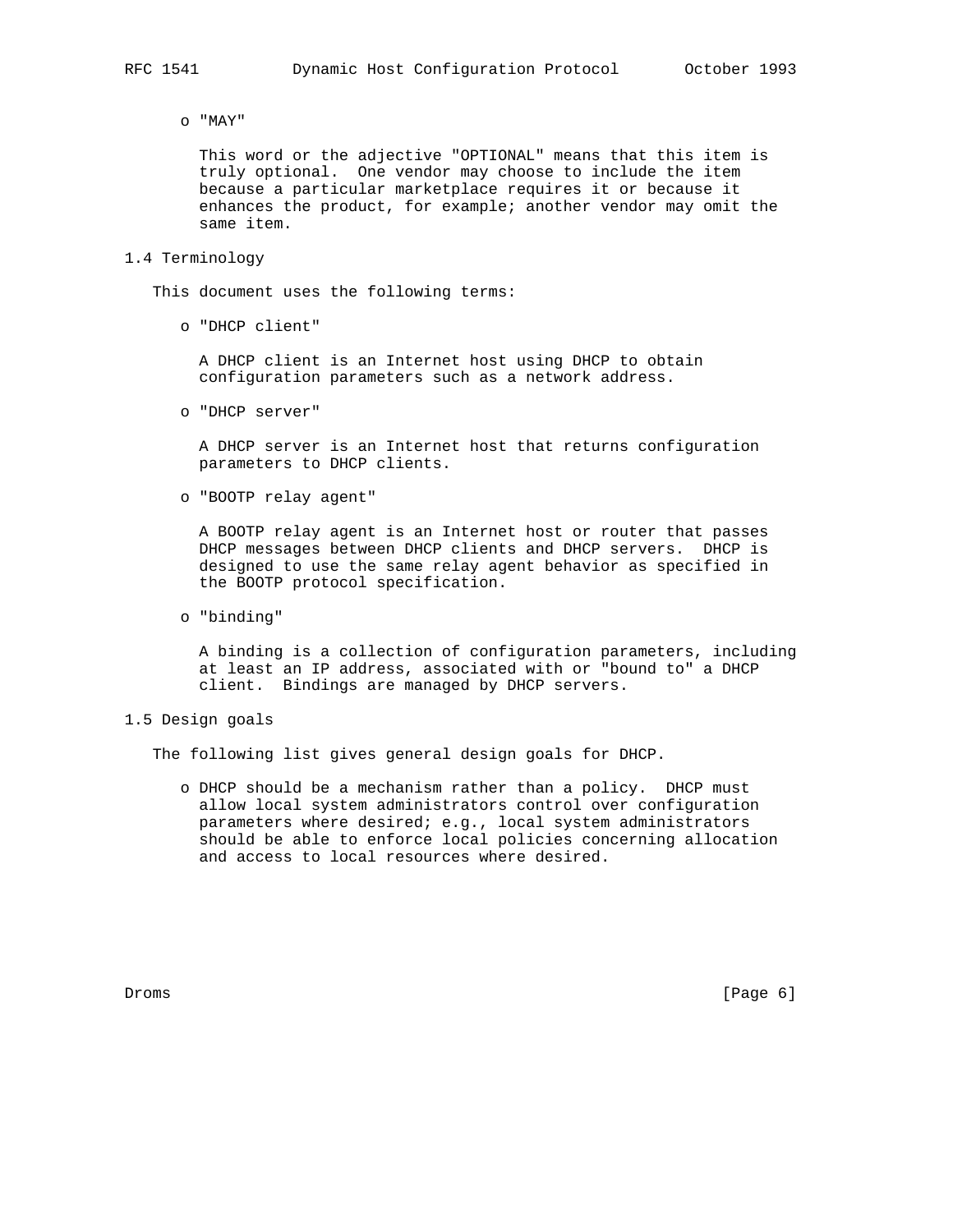- o Hosts should require no manual configuration. Each host should be able to discover appropriate local configuration parameters without user intervention and incorporate those parameters into its own configuration.
- o Networks should require no hand configuration for individual hosts. Under normal circumstances, the network manager should not have to enter any per-host configuration parameters.
- o DHCP should not require a server on each subnet. To allow for scale and economy, DHCP must work across routers or through the intervention of BOOTP/DHCP relay agents.
- o A DHCP host must be prepared to receive multiple responses to a request for configuration parameters. Some installations may include multiple, overlapping DHCP servers to enhance reliability and increase performance.
- o DHCP must coexist with statically configured, non-participating hosts and with existing network protocol implementations.
- o DHCP must interoperate with the BOOTP relay agent behavior as described by RFC 951 and by Wimer [21].
- o DHCP must provide service to existing BOOTP clients.

 The following list gives design goals specific to the transmission of the network layer parameters. DHCP must:

- o Guarantee that any specific network address will not be in use by more than one host at a time,
- o Retain host configuration across host reboot. A host should, whenever possible, be assigned the same configuration parameters (e.g., network address) in response to each request,
- o Retain host configuration across server reboots, and, whenever possible, a host should be assigned the same configuration parameters despite restarts of the DHCP mechanism,
- o Allow automatic assignment of configuration parameters to new hosts to avoid hand configuration for new hosts,
- o Support fixed or permanent allocation of configuration parameters to specific hosts.

Droms [Page 7]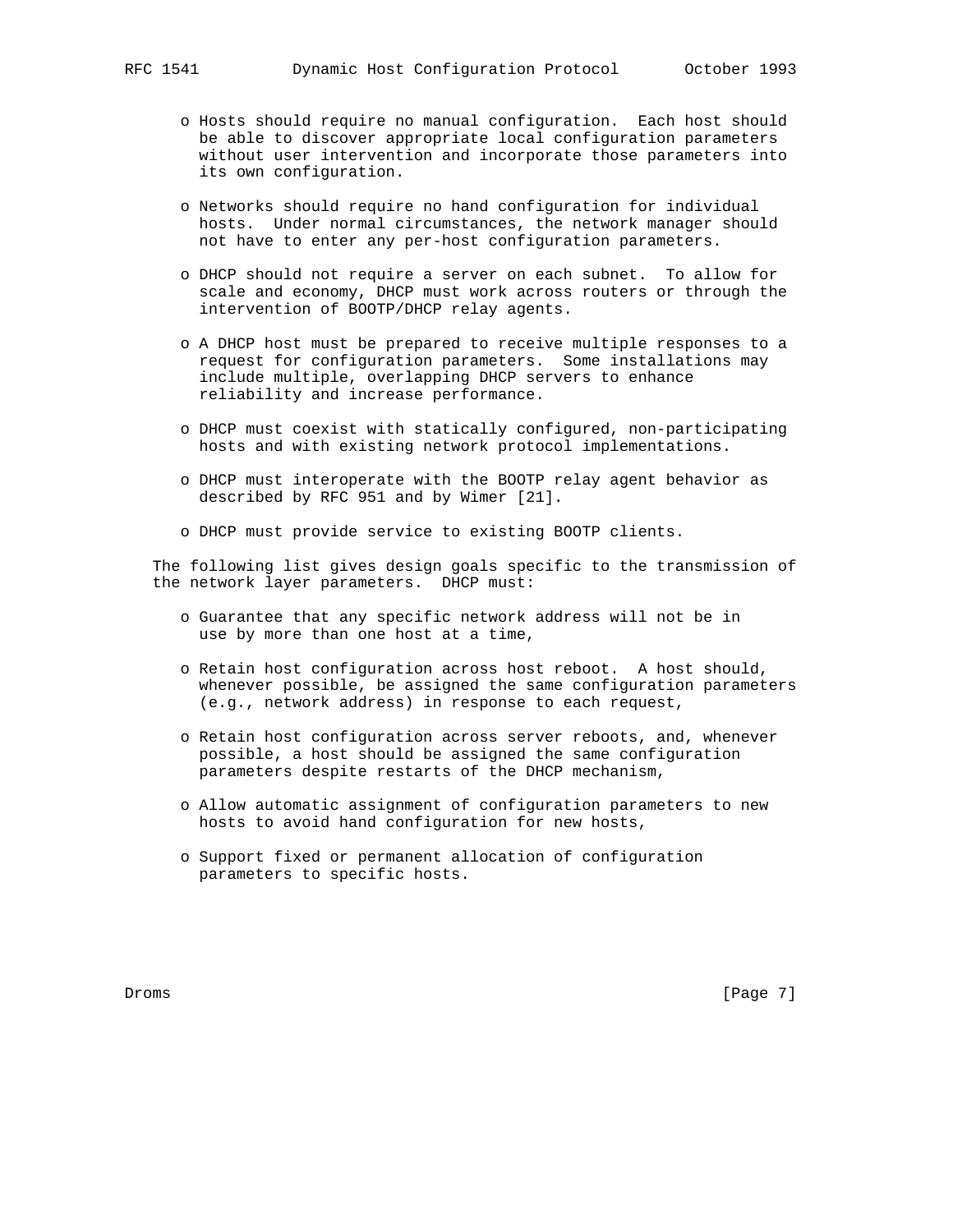### 2. Protocol Summary

 From the client's point of view, DHCP is an extension of the BOOTP mechanism. This behavior allows existing BOOTP clients to interoperate with DHCP servers without requiring any change to the clients' initialization software. A separate document details the interactions between BOOTP and DHCP clients and servers [9]. There are some new, optional transactions that optimize the interaction between DHCP clients and servers that are described in sections 3 and 4.

 Figure 1 gives the format of a DHCP message and table 1 describes each of the fields in the DHCP message. The numbers in parentheses indicate the size of each field in octets. The names for the fields given in the figure will be used throughout this document to refer to the fields in DHCP messages.

 There are two primary differences between DHCP and BOOTP. First, DHCP defines mechanisms through which clients can be assigned a network address for a fixed lease, allowing for serial reassignment of network addresses to different clients. Second, DHCP provides the mechanism for a client to acquire all of the IP configuration parameters that it needs in order to operate.

 DHCP introduces a small change in terminology intended to clarify the meaning of one of the fields. What was the "vendor extensions" field in BOOTP has been re-named the "options" field in DHCP. Similarly, the tagged data items that were used inside the BOOTP "vendor extensions" field, which were formerly referred to as "vendor extensions," are now termed simply "options."

 DHCP defines a new 'client identifier' option that is used to pass an explicit client identifier to a DHCP server. This change eliminates the overloading of the 'chaddr' field in BOOTP messages, where 'chaddr' is used both as a hardware address for transmission of BOOTP reply messages and as a client identifier. The 'client identifier' option may contain a hardware address, identical to the contents of the 'chaddr' field, or it may contain another type of identifier, such as a DNS name. Other client identifier types may be defined as needed for use with DHCP. New client identifier types will be registered with the IANA [18] and will be included in new revisions of the Assigned Numbers document, as well as described in detail in future revisions of the DHCP Options [2].

Droms [Page 8]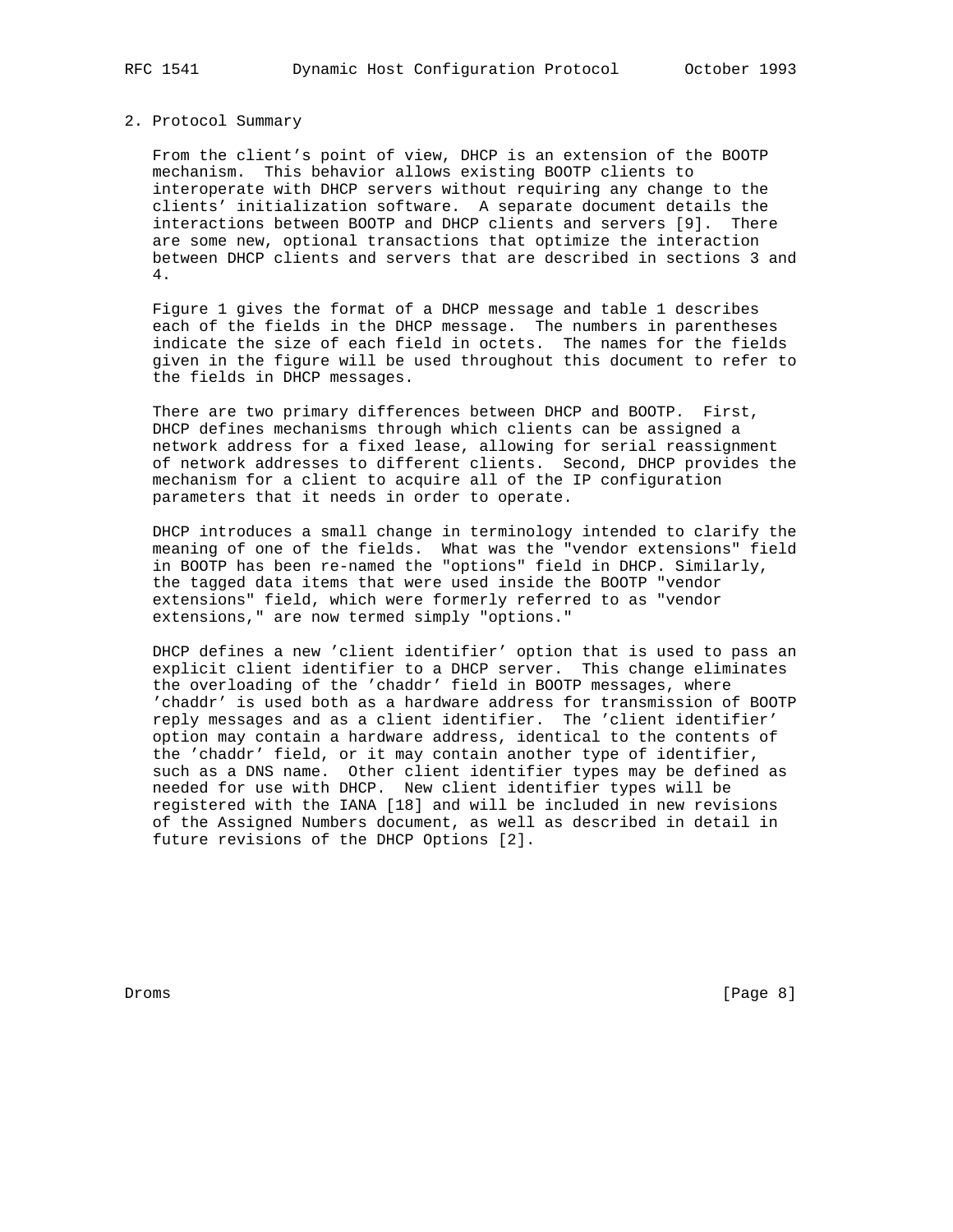| $\Omega$<br>1 2 3 4 5 6 7 8 9 0 1 2 3 4 5 6 7 8 9 0 1 2 3 4 5 6 7 8 9 0 1<br>$\cap$ |                                                  | 2         |                           |
|-------------------------------------------------------------------------------------|--------------------------------------------------|-----------|---------------------------|
|                                                                                     |                                                  |           |                           |
|                                                                                     | xid (4)                                          |           |                           |
| secs (2)                                                                            |                                                  | flags (2) |                           |
|                                                                                     | ciaddr (4)<br>---------------------------------- |           | _________________________ |
|                                                                                     | yiaddr (4)                                       |           |                           |
|                                                                                     | siaddr (4)                                       |           |                           |
|                                                                                     | giaddr (4)                                       |           |                           |
|                                                                                     | $chaddr$ $(16)$                                  |           |                           |
|                                                                                     | sname $(64)$                                     |           |                           |
|                                                                                     | $file$ $(128)$                                   |           |                           |
|                                                                                     | options (312)                                    |           |                           |

Figure 1: Format of a DHCP message

+---------------------------------------------------------------+

 DHCP clarifies the interpretation of the 'siaddr' field as the address of the server to use in the next step of the client's bootstrap process. A DHCP server may return its own address in the 'siaddr' field, if the server is prepared to supply the next bootstrap service (e.g., delivery of an operating system executable image). A DHCP server always returns its own address in the 'server identifier' option.

 The options field is now variable length, with the minimum extended to 312 octets. This brings the minimum size of a DHCP message up to 576 octets, the minimum IP datagram size a host must be prepared to accept [3]. DHCP clients may negotiate the use of larger DHCP messages through the 'Maximum DHCP message size' option. The options field may be further extended into the 'file' and 'sname' fields.

Droms [Page 9]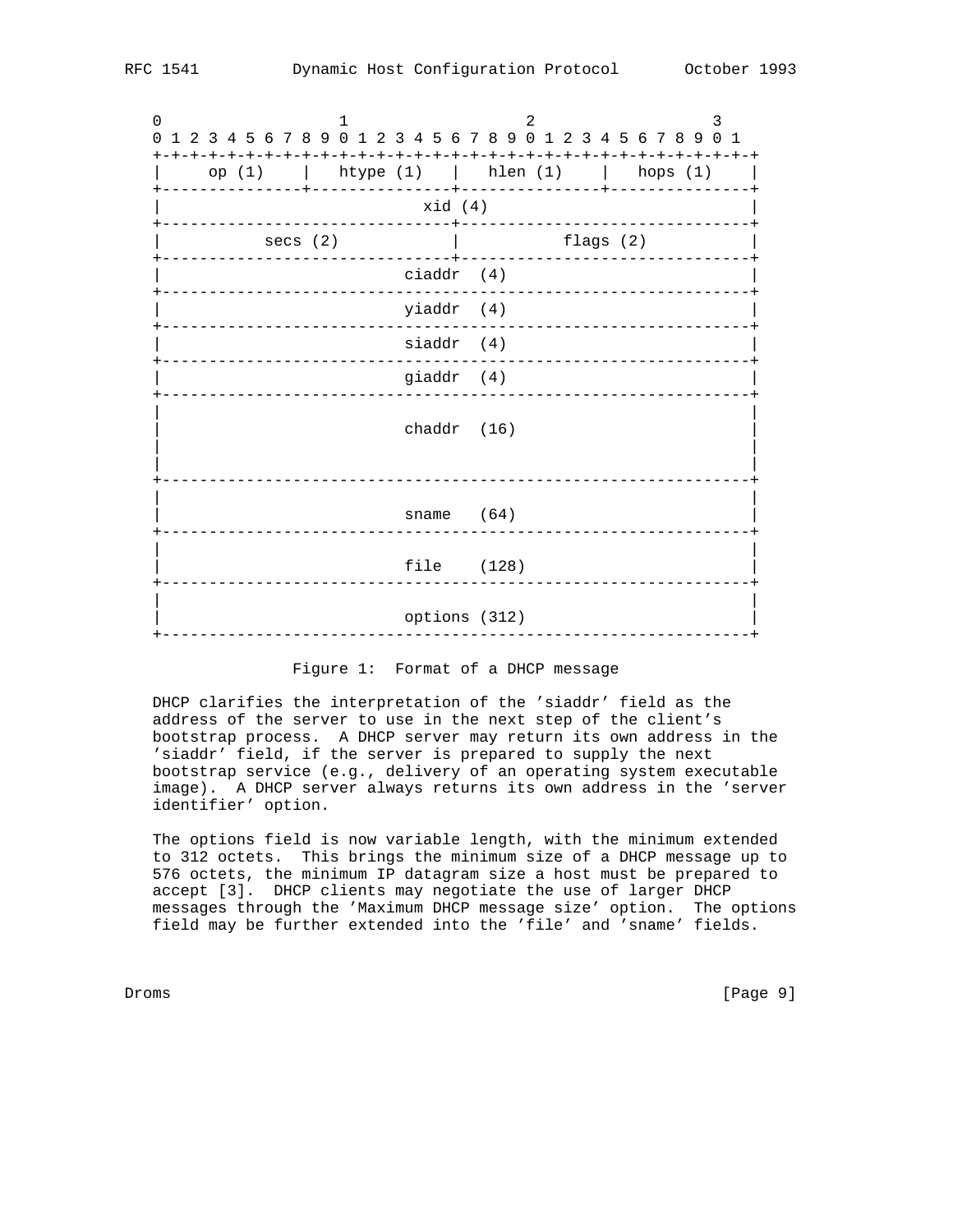A new option, called 'vendor specific information', has been added to allow for expansion of the number of options that can be supported [2]. Options encapsulated as 'vendor specific information' must be carefully defined and documented so as to allow for interoperability between clients and servers from diferent vendors. In particular, vendors defining 'vendor specific information' MUST document those options in the form of the DHCP Options document, MUST choose to represent those options either in data types already defined for DHCP options or in other well-defined data types, and MUST choose options that can be readily encoded in configuration files for exchange with servers provided by other vendors. Options included as 'vendor specific options' MUST be readily supportable by all servers.

> 1 1 1 1 1 1 0 1 2 3 4 5 6 7 8 9 0 1 2 3 4 5 -+-+-+-+-+-+-+-+-+-+-+-+-+-+-+-+  $\mathbf{B}$  | MBZ -+-+-+-+-+-+-+-+-+-+-+-+-+-+-+-+ B: BROADCAST flag MBZ: MUST BE ZERO (reserved for future use) Figure 2: Format of the 'flags' field

 DHCP uses the 'flags' field [21]. The leftmost bit is defined as the BROADCAST (B) flag. The semantics of this flag are discussed in section 4.1 of this document. The remaining bits of the flags field are reserved for future use. They MUST be set to zero by clients and ignored by servers and relay agents. Figure 2 gives the format of the 'flags' field.

### 2.1 Configuration parameters repository

 The first service provided by DHCP is to provide persistent storage of network parameters for network clients. The model of DHCP persistent storage is that the DHCP service stores a key-value entry for each client, where the key is some unique identifier (for example, an IP subnet number and a unique identifier within the subnet) and the value contains the configuration parameters for the client.

 For example, the key might be the pair (IP-subnet-number, hardware address), allowing for serial or concurrent reuse of a hardware address on different subnets, and for hardware addresses that may not be globally unique. Alternately, the key might be the pair (IP subnet-number, hostname), allowing the server to assign parameters intelligently to a host that has been moved to a different subnet or

Droms [Page 10]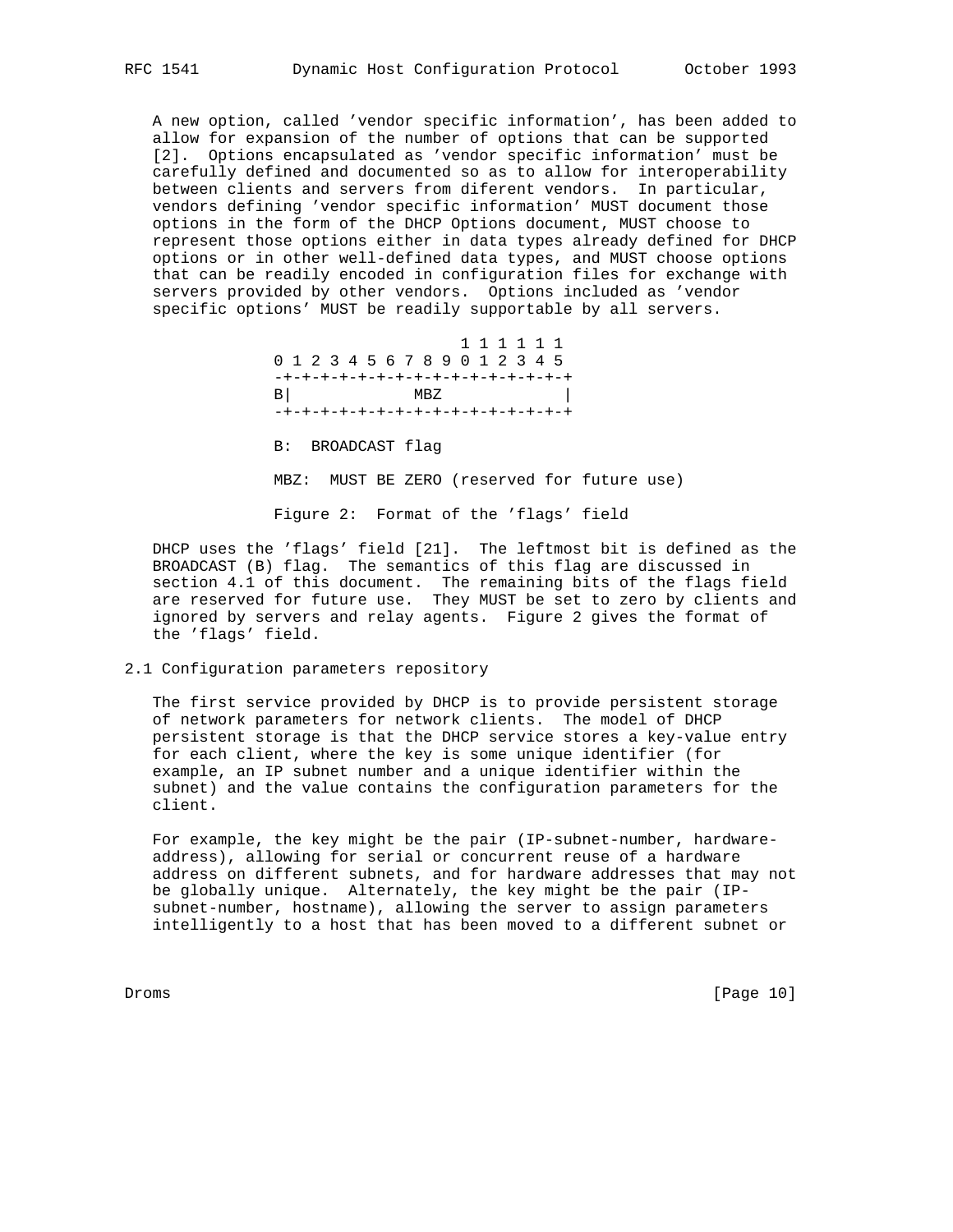has changed hardware addresses (perhaps because the network interface failed and was replaced).

 A client can query the DHCP service to retrieve its configuration parameters. The client interface to the configuration parameters repository consists of protocol messages to request configuration parameters and responses from the server carrying the configuration parameters.

### 2.2 Dynamic allocation of network addresses

 The second service provided by DHCP is the allocation of temporary or permanent network (IP) addresses to hosts. The basic mechanism for the dynamic allocation of network addresses is simple: a client requests the use of an address for some period of time. The allocation mechanism (the collection of DHCP servers) guarantees not to reallocate that address within the requested time and attempts to return the same network address each time the client requests an address. In this document, the period over which a network address is allocated to a client is referred to as a "lease" [11]. The client may extend its lease with subsequent requests. The client may issue a message to release the address back to the server when the client no longer needs the address. The client may ask for a permanent assignment by asking for an infinite lease. Even when assigning "permanent" addresses, a server may choose to give out lengthy but non-infinite leases to allow detection of the fact that the host has been retired.

 In some environments it will be necessary to reassign network addresses due to exhaustion of available addresses. In such environments, the allocation mechanism will reuse addresses whose lease has expired. The server should use whatever information is available in the configuration information repository to choose an address to reuse. For example, the server may choose the least recently assigned address. As a consistency check, the allocation mechanism may probe the reused address, e.g., with an ICMP echo request, before allocating the address, and the client will probe the newly received address, e.g., with ARP.

3. The Client-Server Protocol

 DHCP uses the BOOTP message format defined in RFC 951 and given in table 1 and figure 1. The 'op' field of each DHCP message sent from a client to a server contains BOOTREQUEST. BOOTREPLY is used in the 'op' field of each DHCP message sent from a server to a client.

 The first four octets of the 'options' field of the DHCP message contain the (decimal) values 99, 130, 83 and 99, respectively (this

Droms [Page 11]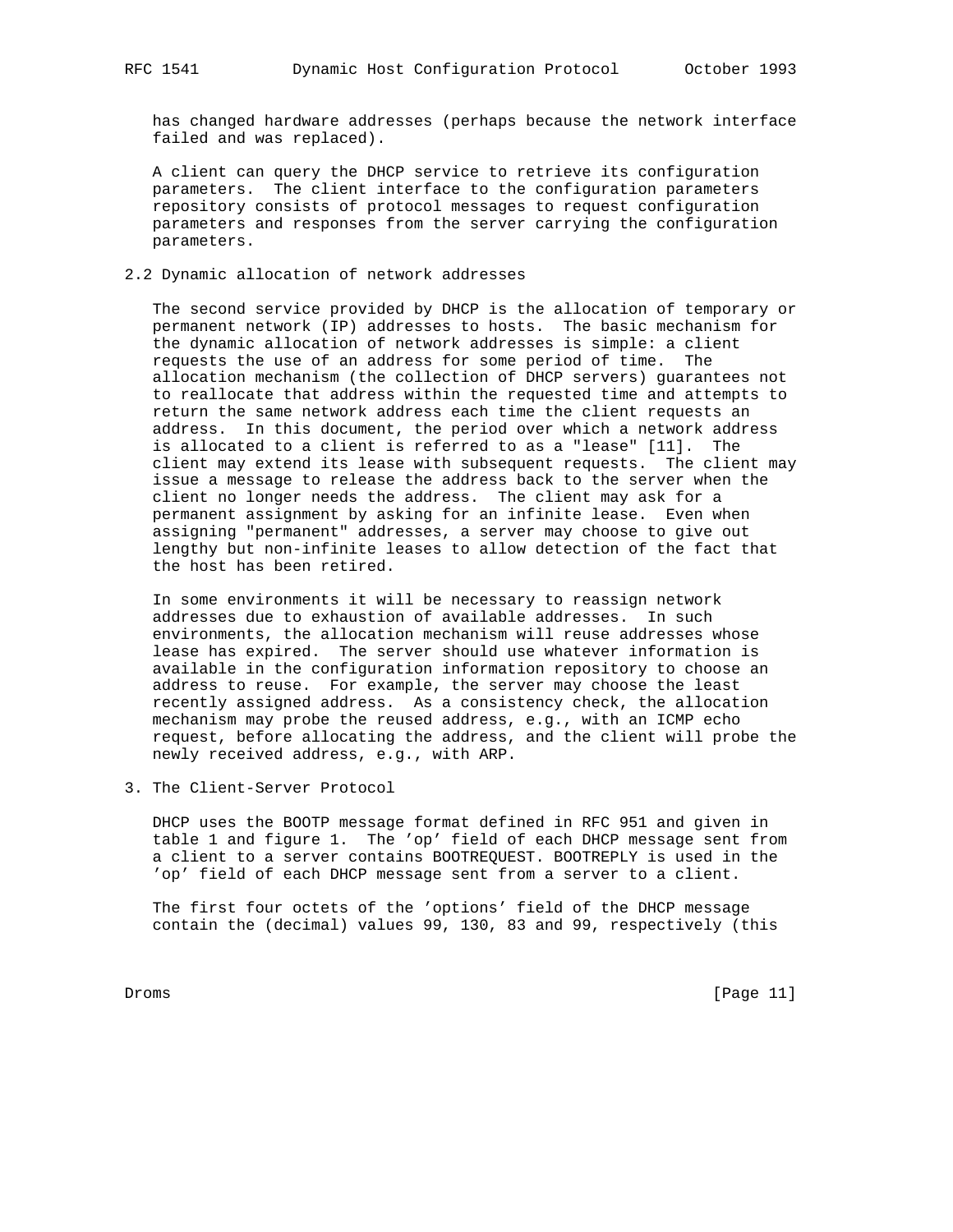is the same magic cookie as is defined in RFC 1497). The remainder of the 'options' field consists a list of tagged parameters that are called "options". All of the "vendor extensions" listed in RFC 1497 are also DHCP options. A separate document gives the complete set of options defined for use with DHCP [2].

 Several options have been defined so far. One particular option the "DHCP message type" option - must be included in every DHCP message. This option defines the "type" of the DHCP message. Additional options may be allowed, required, or not allowed, depending on the DHCP message type.

 Throughout this document, DHCP messages that include a 'DHCP message type' option will be referred to by the type of the message; e.g., a DHCP message with 'DHCP message type' option type 1 will be referred to as a "DHCPDISCOVER" message.

3.1 Client-server interaction - allocating a network address

 The following summary of the protocol exchanges between clients and servers refers to the DHCP messages described in table 2. The timeline diagram in figure 3 shows the timing relationships in a typical client-server interaction. If the client already knows its address, some steps may be omitted; this abbreviated interaction is described in section 3.2.

- 1. The client broadcasts a DHCPDISCOVER message on its local physical subnet. The DHCPDISCOVER message may include options that suggest values for the network address and lease duration. BOOTP relay agents may pass the message on to DHCP servers not on the same physical subnet.
- 2. Each server may respond with a DHCPOFFER message that includes an available network address in the 'yiaddr' field (and other configuration parameters in DHCP options). Servers need not reserve the offered network address, although the protocol will work more efficiently if the server avoids allocating the offered network address to another client. The server unicasts the DHCPOFFER message to the client (using the DHCP/BOOTP relay agent if necessary) if possible, or may broadcast the message to a broadcast address (preferably 255.255.255.255) on the client's subnet.
- 3. The client receives one or more DHCPOFFER messages from one or more servers. The client may choose to wait for multiple responses. The client chooses one server from which to request configuration parameters, based on the configuration parameters offered in the DHCPOFFER messages. The client broadcasts a

Droms [Page 12]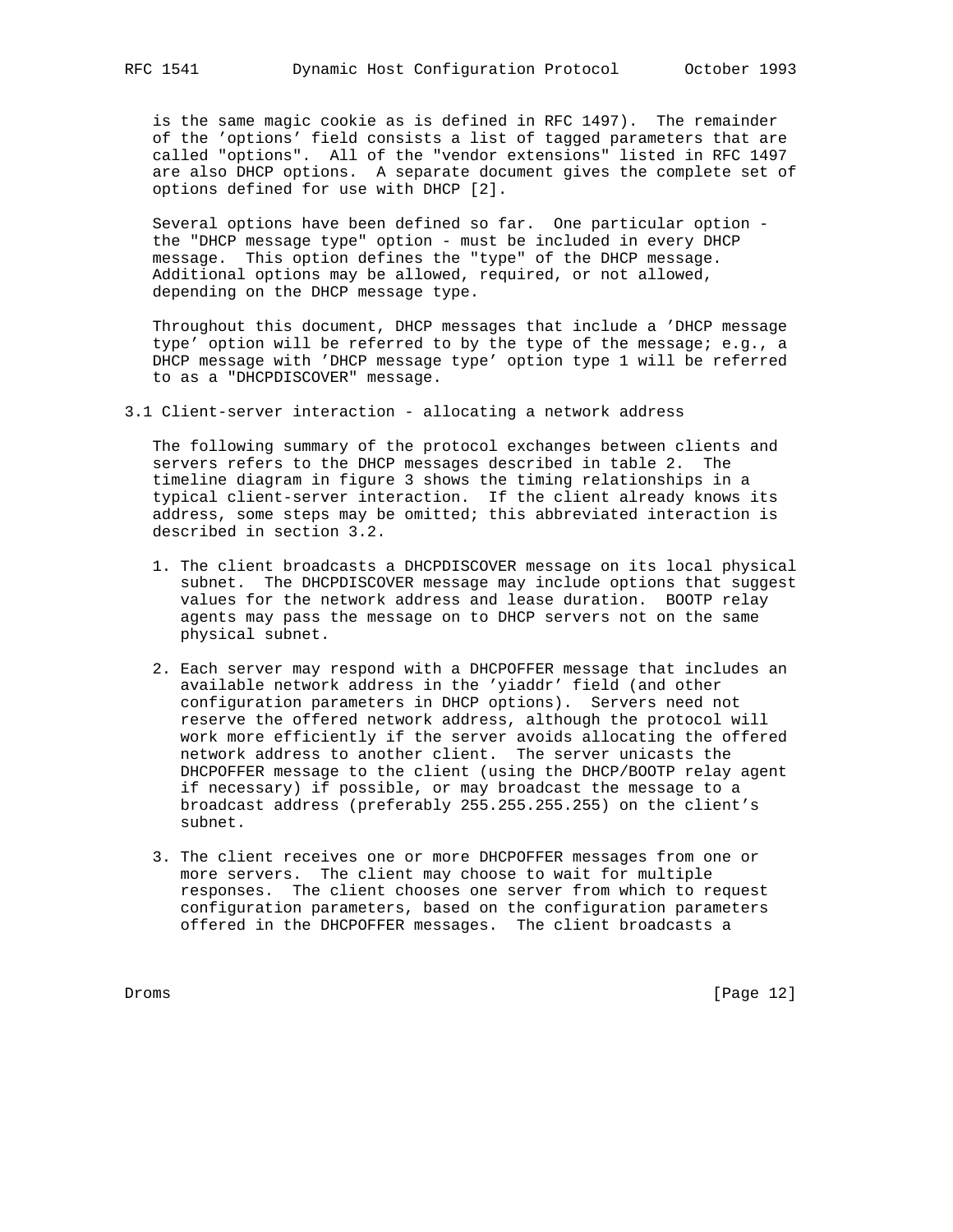DHCPREQUEST message that MUST include the 'server identifier' option to indicate which server it has selected, and may include other options specifying desired configuration values. This DHCPREQUEST message is broadcast and relayed through DHCP/BOOTP relay agents. To help ensure that any DHCP/BOOTP relay agents forward the DHCPREQUEST message to the same set of DHCP servers that received the original DHCPDISCOVER message, the DHCPREQUEST message must use the same value in the DHCP message header's 'secs' field and be sent to the same IP broadcast address as the original DHCPDISCOVER message. The client times out and retransmits the DHCPDISCOVER message if the client receives no DHCPOFFER messages.

 4. The servers receive the DHCPREQUEST broadcast from the client. Those servers not selected by the DHCPREQUEST message use the message as notification that the client has declined that server's offer. The server selected in the DHCPREQUEST message commits the binding for the client to persistent storage and responds with a DHCPACK message containing the configuration parameters for the requesting client. The combination of 'chaddr' and assigned network address constitute an unique identifier for the client's lease and are used by both the client and server to identify a lease referred to in any DHCP messages. The 'yiaddr' field in the DHCPACK messages is filled in with the selected network address.

 If the selected server is unable to satisfy the DHCPREQUEST message (e.g., the requested network address has been allocated), the server SHOULD respond with a DHCPNAK message.

 A server may choose to mark addresses offered to clients in DHCPOFFER messages as unavailable. The server should mark an address offered to a client in a DHCPOFFER message as available if the server receives no DHCPREQUEST message from that client.

Droms [Page 13]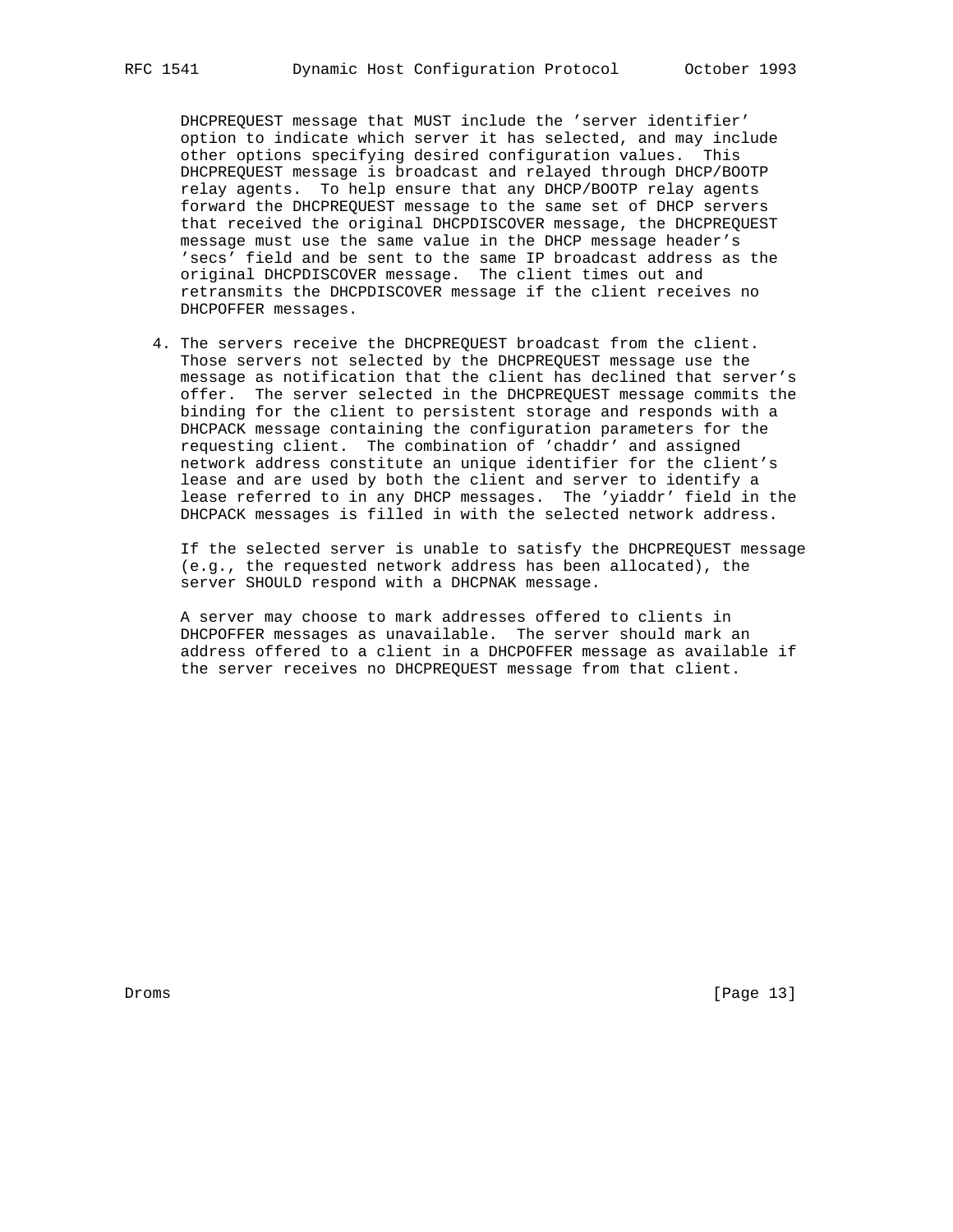| FIELD<br>$- - - - -$ | OCTETS         | DESCRIPTION                                                                                                                                                     |
|----------------------|----------------|-----------------------------------------------------------------------------------------------------------------------------------------------------------------|
| op                   |                | 1 Message op code / message type.                                                                                                                               |
| htype                | 1              | 1 = BOOTREQUEST, 2 = BOOTREPLY<br>Hardware address type, see ARP section in "Assigned<br>Numbers" RFC; e.g., $'1' = 10$ mb ethernet.                            |
| hlen                 | 1              | Hardware address length (e.g. '6' for 10mb<br>ethernet).                                                                                                        |
| hops                 | 1              | Client sets to zero, optionally used by relay-agents<br>when booting via a relay-agent.                                                                         |
| hix                  | 4              | Transaction ID, a random number chosen by the<br>client, used by the client and server to associate<br>messages and responses between a client and a<br>server. |
| secs                 | 2              | Filled in by client, seconds elapsed since client<br>started trying to boot.                                                                                    |
| flags                | 2              | Flags (see figure 2).                                                                                                                                           |
| ciaddr               | $\overline{4}$ | Client IP address; filled in by client in<br>DHCPREQUEST if verifying previously allocated<br>configuration parameters.                                         |
| yiaddr               |                | 4 'your' (client) IP address.                                                                                                                                   |
| siaddr               | 4              | IP address of next server to use in bootstrap;<br>returned in DHCPOFFER, DHCPACK and DHCPNAK by<br>server.                                                      |
| giaddr               | 4              | Relay agent IP address, used in booting via a<br>relay-agent.                                                                                                   |
| chaddr               | 16             | Client hardware address.                                                                                                                                        |
| sname                | 64             | Optional server host name, null terminated string.                                                                                                              |
| file                 | 128            | Boot file name, null terminated string; "generic"<br>name or null in DHCPDISCOVER, fully qualified<br>directory-path name in DHCPOFFER.                         |
| options              | 312            | Optional parameters field. See the options<br>documents for a list of defined options.                                                                          |
|                      | Table 1:       | Description of fields in a DHCP message                                                                                                                         |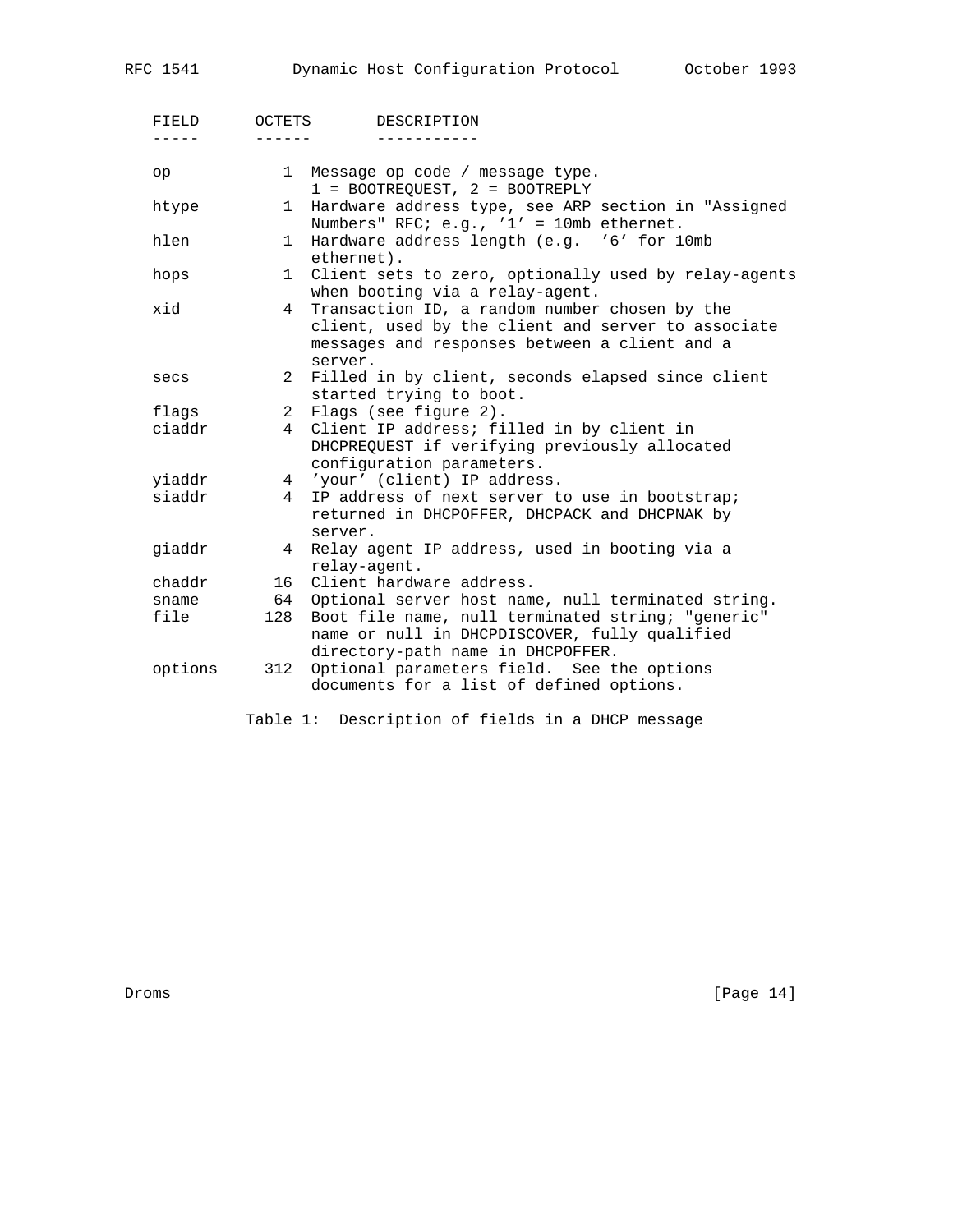

 Figure 3: Timeline diagram of messages exchanged between DHCP client and servers when allocating a new network address

Droms [Page 15]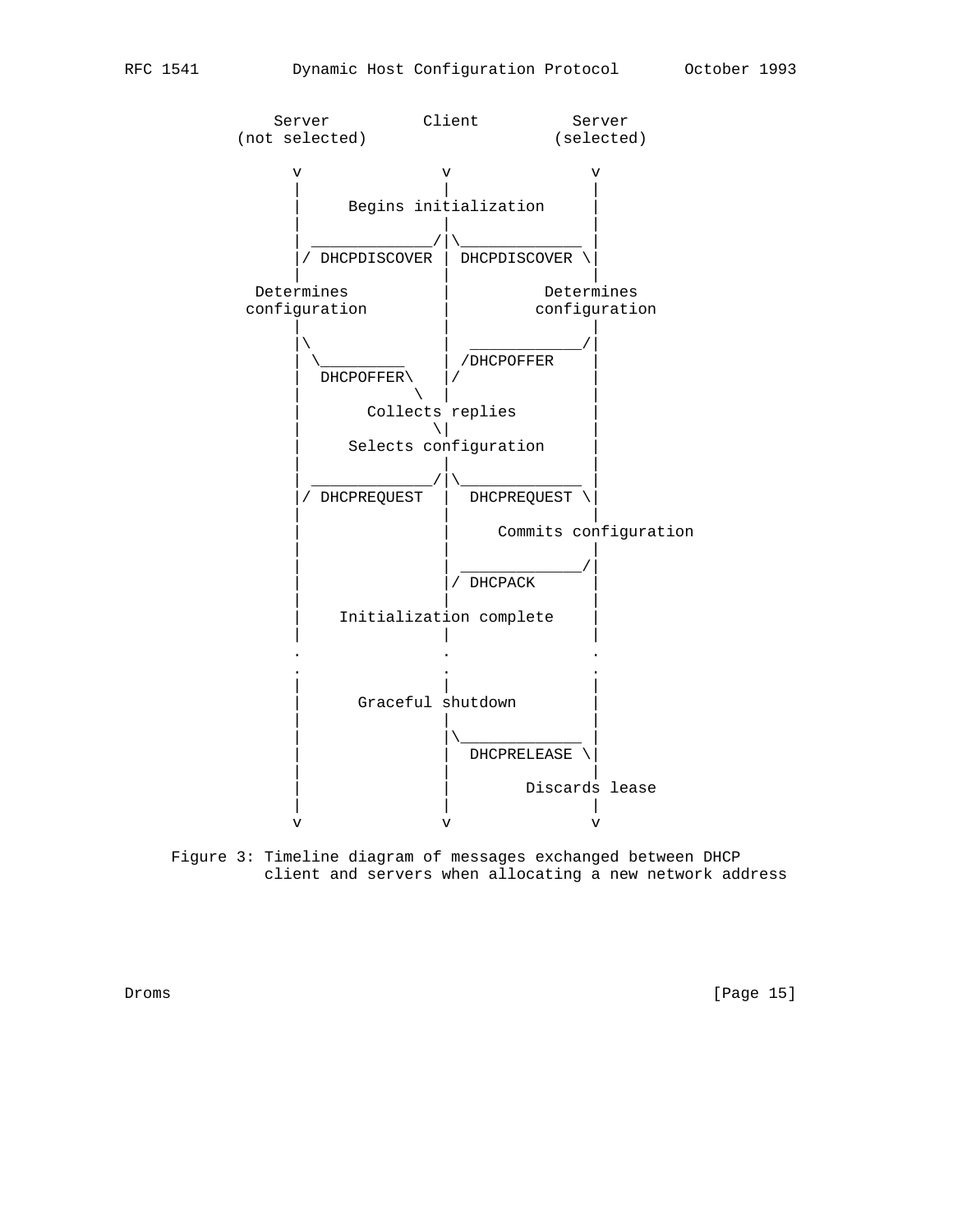Message Use ------- ---

DHCPDISCOVER - Client broadcast to locate available servers.

DHCPOFFER - Server to client in response to DHCPDISCOVER with offer of configuration parameters.

- DHCPREQUEST Client broadcast to servers requesting offered parameters from one server and implicitly declining offers from all others.
- DHCPACK Server to client with configuration parameters, including committed network address.
- DHCPNAK Server to client refusing request for configuration parameters (e.g., requested network address already allocated).
- DHCPDECLINE Client to server indicating configuration parameters (e.g., network address) invalid.
- DHCPRELEASE Client to server relinquishing network address and cancelling remaining lease.

### Table 2: DHCP messages

 5. The client receives the DHCPACK message with configuration parameters. The client performs a final check on the parameters (e.g., ARP for allocated network address), and notes the duration of the lease and the lease identification cookie specified in the DHCPACK message. At this point, the client is configured. If the client detects a problem with the parameters in the DHCPACK message, the client sends a DHCPDECLINE message to the server and restarts the configuration process. The client should wait a minimum of ten seconds before restarting the configuration process to avoid excessive network traffic in case of looping.

 If the client receives a DHCPNAK message, the client restarts the configuration process.

 The client times out and retransmits the DHCPREQUEST message if the client receives neither a DHCPACK or a DHCPNAK message. The client retransmits the DHCPREQUEST according to the retransmission algorithm in section 4.1. If the client receives neither a DHCPACK or a DHCPNAK message after ten retransmissions of the DHCPREQUEST message, the client reverts to INIT state and restarts the initialization process. The client SHOULD notify the user that the

Droms [Page 16]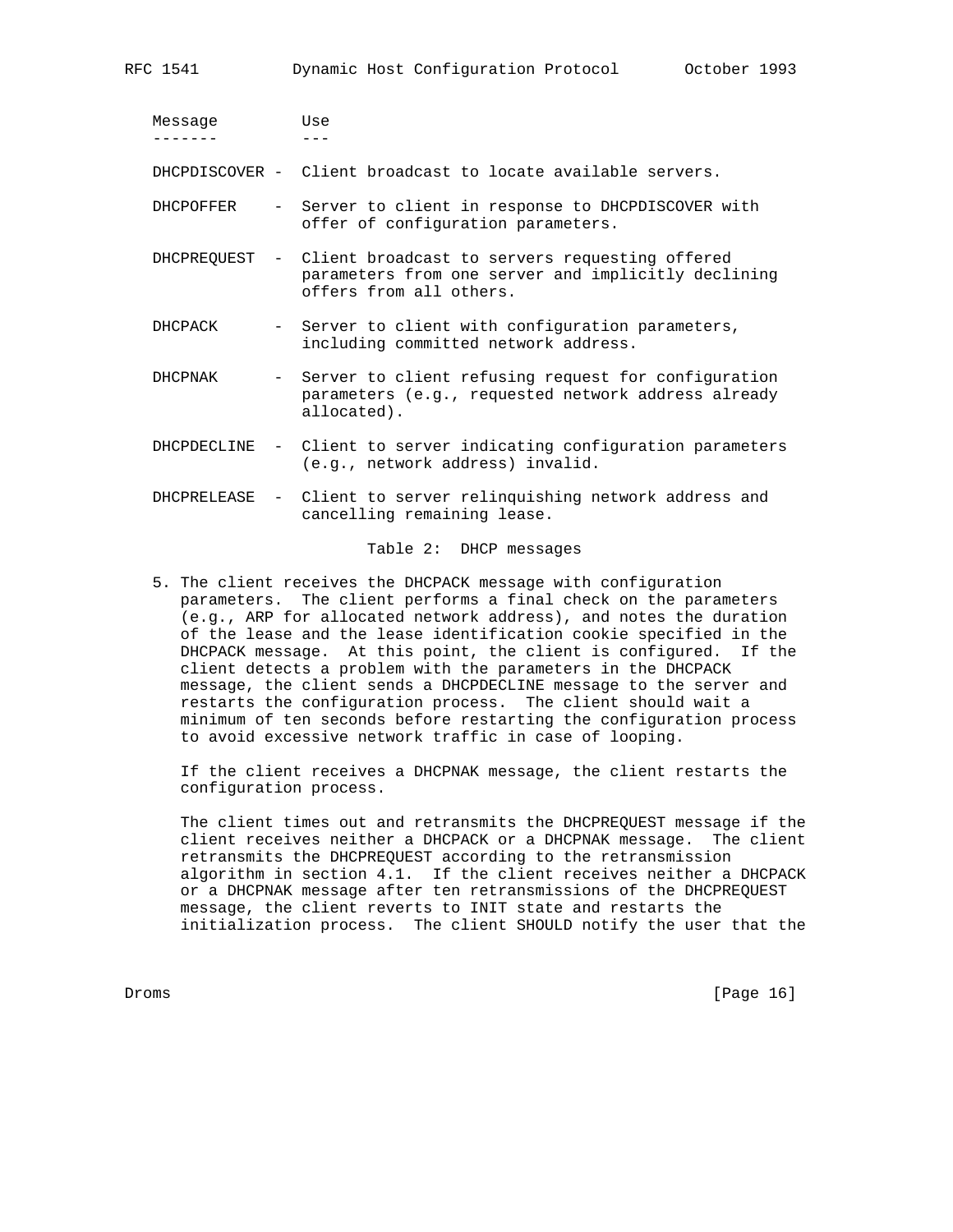initialization process has failed and is restarting.

- 6. The client may choose to relinquish its lease on a network address by sending a DHCPRELEASE message to the server. The client identifies the lease to be released by including its network address in the 'ciaddr' field and its hardware address in the 'chaddr' field.
- 3.2 Client-server interaction reusing a previously allocated network address

 If a client remembers and wishes to reuse a previously allocated network address (allocated either by DHCP or some means outside the protocol), a client may choose to omit some of the steps described in the previous section. The timeline diagram in figure 4 shows the timing relationships in a typical client-server interaction for a client reusing a previously allocated network address.

- 1. The client broadcasts a DHCPREQUEST message on its local subnet. The DHCPREQUEST message includes the client's network address in the 'ciaddr' field. DHCP/BOOTP relay agents pass the message on to DHCP servers not on the same subnet.
- 2. Servers with knowledge of the client's configuration parameters respond with a DHCPACK message to the client.

 If the client's request is invalid (e.g., the client has moved to a new subnet), servers may respond with a DHCPNAK message to the client.

 3. The client receives the DHCPACK message with configuration prameters. The client performs a final check on the parameters (as in section 3.1), and notes the duration of the lease and the lease identification cookie specified in the DHCPACK message. At this point, the client is configured.

 If the client detects a problem with the parameters in the DHCPACK message, the client sends a DHCPDECLINE message to the server and restarts the configuration process by requesting a new network address. This action corresponds to the client moving to the INIT state in the DHCP state diagram, which is described in section 4.4.

Droms [Page 17]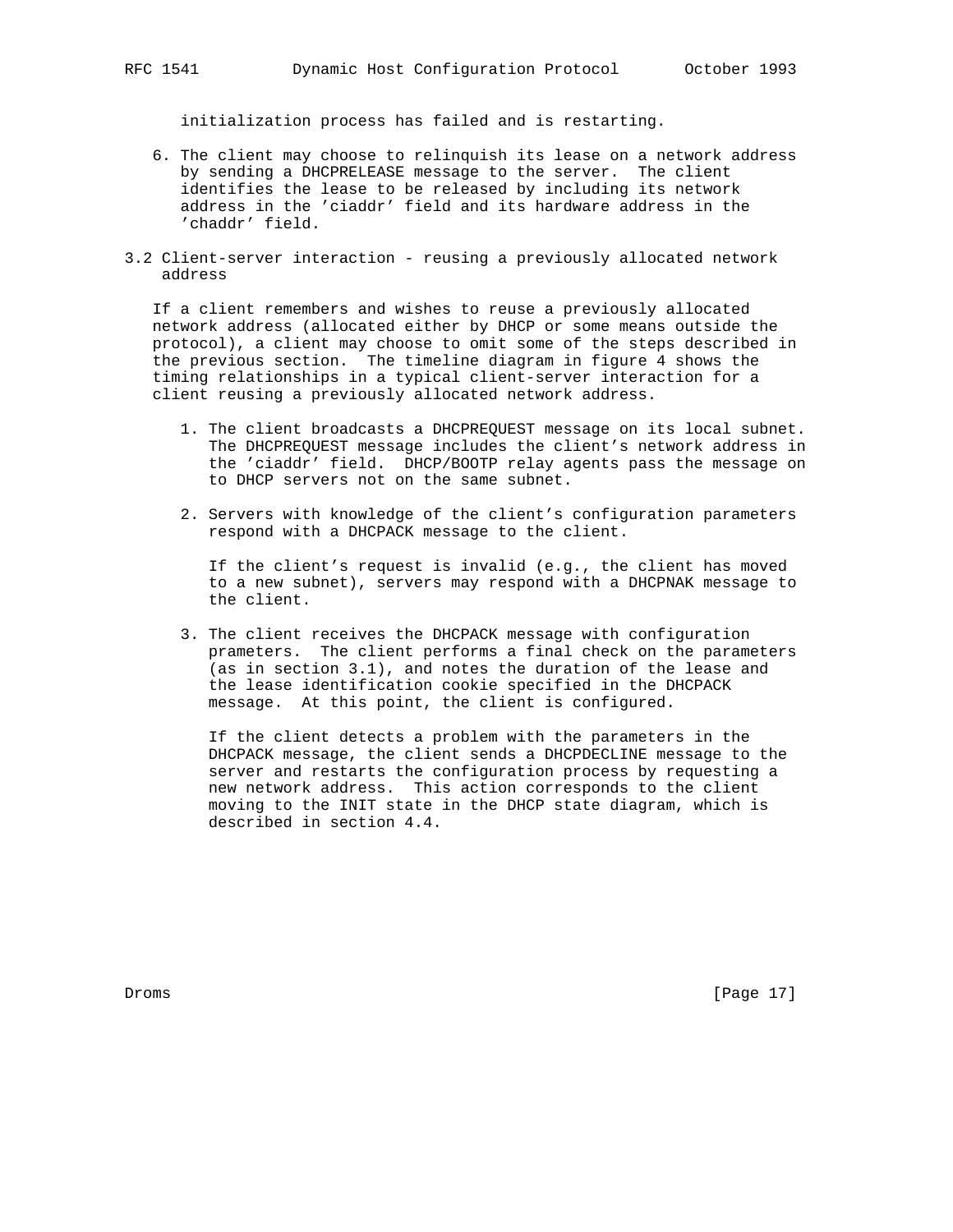

### Figure 4: Timeline diagram of messages exchanged between DHCP client and servers when reusing a previously allocated network address

 If the client receives a DHCPNAK message, it cannot reuse its remembered network address. It must instead request a new address by restarting the configuration process, this time using the (non-abbreviated) procedure described in section 3.1. This action also corresponds to the client moving to the INIT state in the DHCP state diagram.

 The client times out and retransmits the DHCPREQUEST message if the client receives neither a DHCPACK nor a DHCPNAK message. The time between retransmission MUST be chosen according to the algorithm given in section 4.1. If the client receives no answer after transmitting 4 DHCPREQUEST messages, the client MAY choose to use the previously allocated network address and

Droms [Page 18]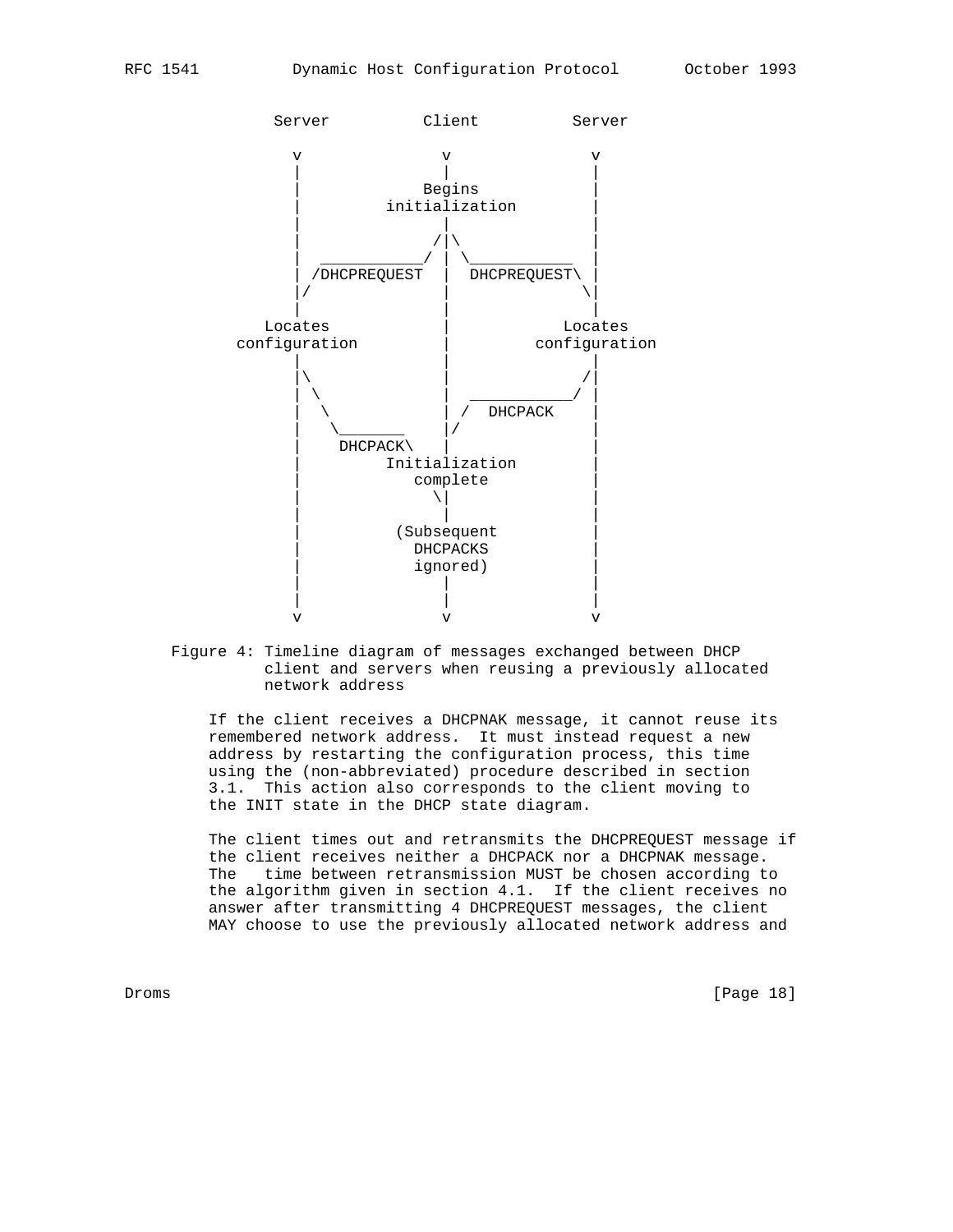configuration parameters for the remainder of the unexpired lease. This corresponds to moving to BOUND state in the client state transition diagram shown in figure 5.

 4. The client may choose to relinquish its lease on a network address by sending a DHCPRELEASE message to the server. The client identifies the lease to be released with the lease identification cookie.

 Note that in this case, where the client retains its network address locally, the client will not normally relinquish its lease during a graceful shutdown. Only in the case where the client explicitly needs to relinquish its lease, e.g., the client is about to be moved to a different subnet, will the client send a DHCPRELEASE message.

3.3 Interpretation and representation of time values

 A client acquires a lease for a network address for a fixed period of time (which may be infinite). Throughout the protocol, times are to be represented in units of seconds. The time value of 0xffffffff is reserved to represent "infinity". The minimum lease duration is one hour.

 As clients and servers may not have synchronized clocks, times are represented in DHCP messages as relative times, to be interpreted with respect to the client's local clock. Representing relative times in units of seconds in an unsigned 32 bit word gives a range of relative times from 0 to approximately 100 years, which is sufficient for the relative times to be measured using DHCP.

 The algorithm for lease duration interpretation given in the previous paragraph assumes that client and server clocks are stable relative to each other. If there is drift between the two clocks, the server may consider the lease expired before the client does. To compensate, the server may return a shorter lease duration to the client than the server commits to its local database of client information.

3.4 Host parameters in DHCP

 Not all clients require initialization of all parameters listed in Appendix A. Two techniques are used to reduce the number of parameters transmitted from the server to the client. First, most of the parameters have defaults defined in the Host Requirements RFCs; if the client receives no parameters from the server that override the defaults, a client uses those default values. Second, in its initial DHCPDISCOVER or DHCPREQUEST message, a client may provide the

Droms [Page 19]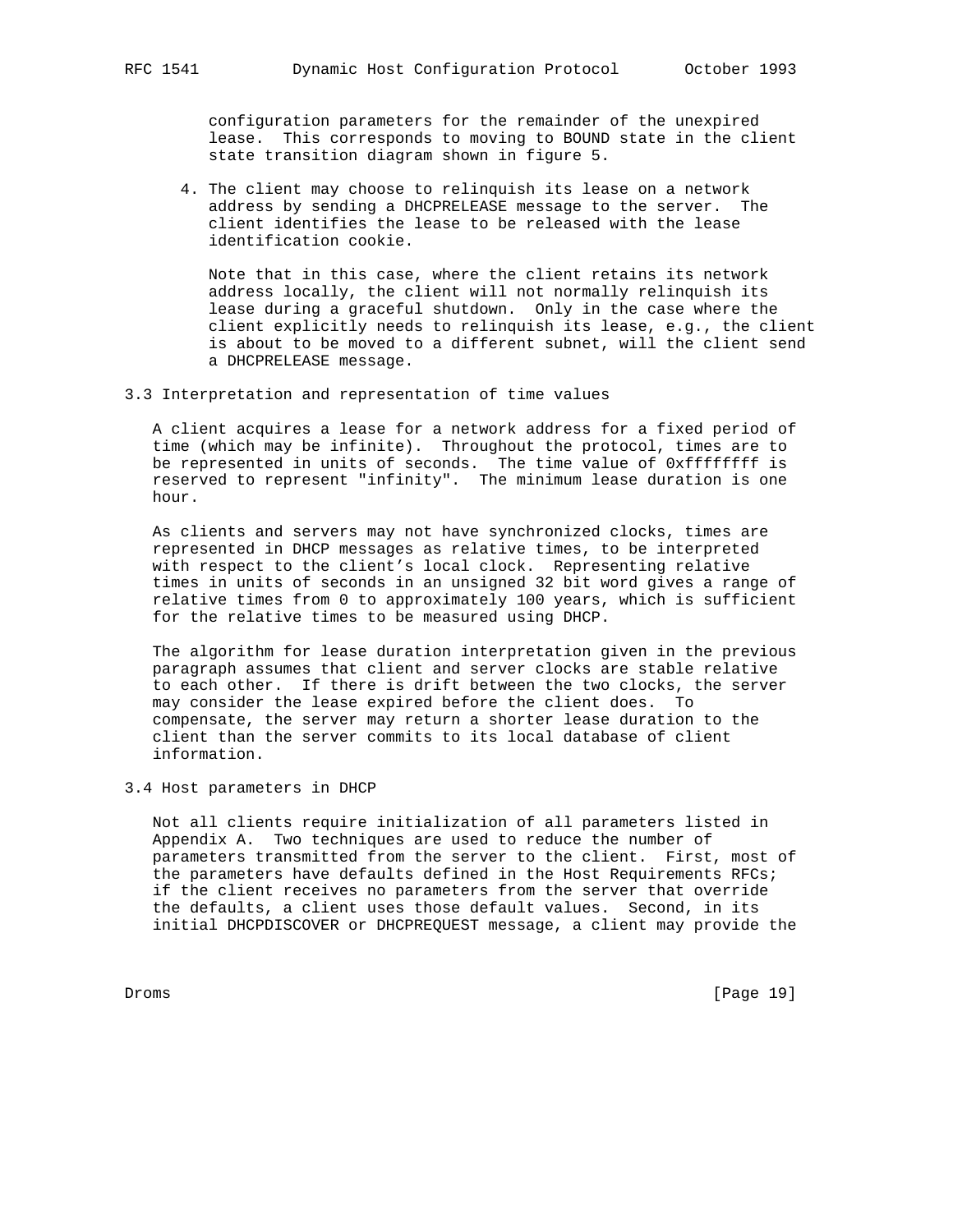server with a list of specific parameters the client is interested in.

 The client SHOULD include the 'maximum DHCP message size' option to let the server know how large the server may make its DHCP messages. The parameters returned to a client may still exceed the space allocated to options in a DHCP message. In this case, two additional options flags (which must appear in the 'options' field of the message) indicate that the 'file' and 'sname' fields are to be used for options.

 The client can inform the server which configuration parameters the client is interested in by including the 'parameter request list' option. The data portion of this option explicitly lists the options requested by tag number.

 In addition, the client may suggest values for the network address and lease time in the DHCPDISCOVER message. The client may include the 'requested IP address' option to suggest that a particular IP address be assigned, and may include the 'IP address lease time' option to suggest the lease time it would like. No other options representing "hints" at configuration parameters are allowed in a DHCPDISCOVER or DHCPREQUEST message. The 'ciaddr' field is to be filled in only in a DHCPREQUEST message when the client is requesting use of a previously allocated IP address.

 If a server receives a DHCPREQUEST message with an invalid 'ciaddr', the server SHOULD respond to the client with a DHCPNAK message and may choose to report the problem to the system administrator. The server may include an error message in the 'message' option.

3.5 Use of DHCP in clients with multiple interfaces

 A host with multiple network interfaces must use DHCP through each interface independently to obtain configuration information parameters for those separate interfaces.

3.6 When clients should use DHCP

 A host should use DHCP to reacquire or verify its IP address and network parameters whenever the local network parameters may have changed; e.g., at system boot time or after a disconnection from the local network, as the local network configuration may change without the host's or user's knowledge.

 If a host has knowledge of a previous network address and is unable to contact a local DHCP server, the host may continue to use the previous network address until the lease for that address expires.

Droms [Page 20]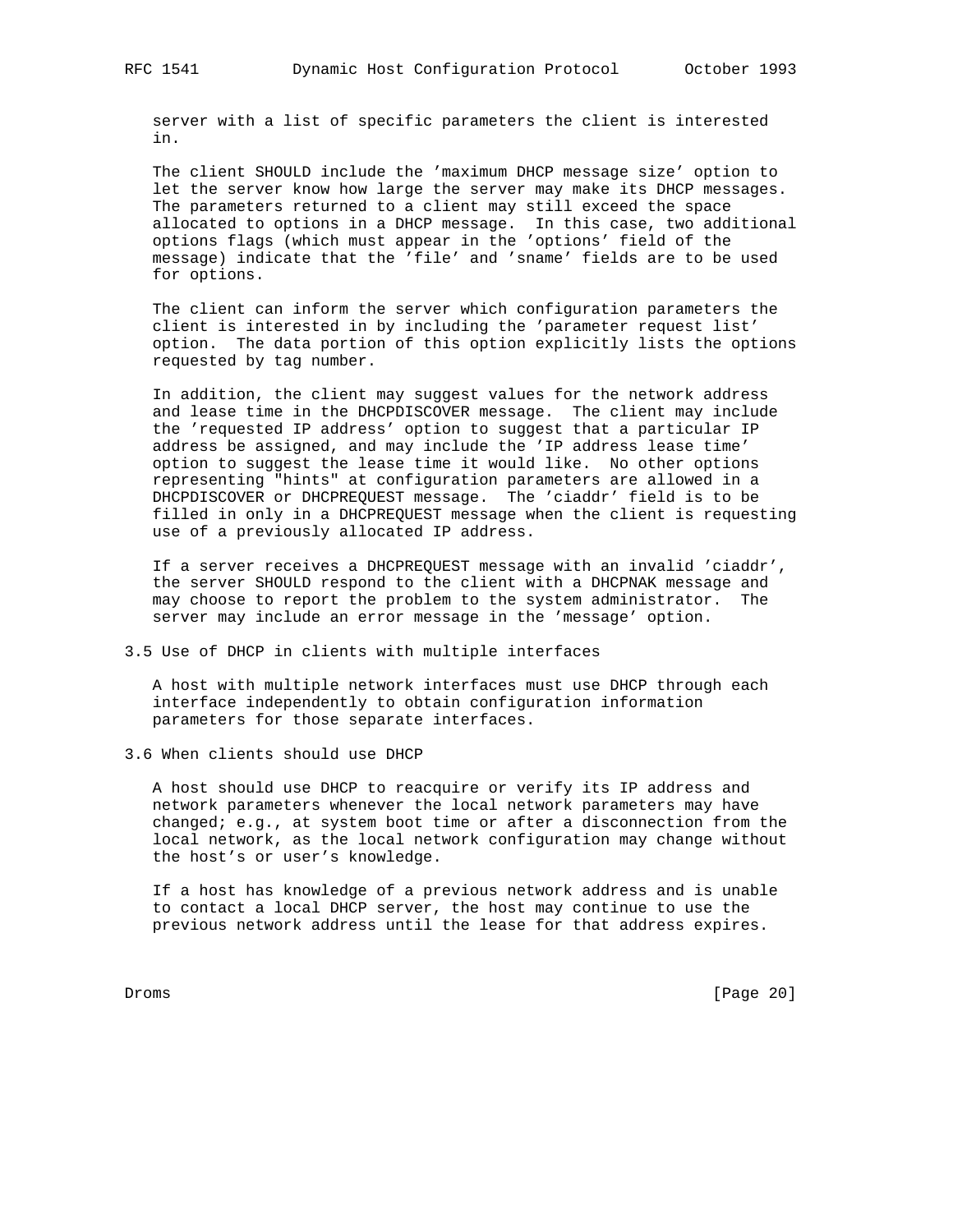If the lease expires before the host can contact a DHCP server, the host must immediately discontinue use of the previous network address and may inform local users of the problem.

4. Specification of the DHCP client-server protocol

 In this section, we assume that a DHCP server has a block of network addresses from which it can satisfy requests for new addresses. Each server also maintains a database of allocated addresses and leases in local permanent storage.

4.1 Constructing and sending DHCP messages

 DHCP clients and servers both construct DHCP messages by filling in fields in the fixed format section of the message and appending tagged data items in the variable length option area. The options area includes first a four-octet 'magic cookie' (which was described in section 3), followed by the options. The last option must always be the 'end' option.

 DHCP uses UDP as its transport protocol. DHCP messages from a client to a server are sent to the 'DHCP server' port (67), and DHCP messages from a server to a client are sent to the 'DHCP client' port (68).

 DHCP messages broadcast by a client prior to that client obtaining its IP address must have the source address field in the IP header set to 0.

 If the 'giaddr' field in a DHCP message from a client is non-zero, the server sends any return messages to the 'DHCP server' port on the DHCP relaying agent whose address appears in 'giaddr'. If the 'giaddr' field is zero, the client is on the same subnet, and the server sends any return messages to either the client's network address, if that address was supplied in the 'ciaddr' field, or to the client's hardware address or to the local subnet broadcast address.

 If the options in a DHCP message extend into the 'sname' and 'file' fields, the 'option overload' option MUST appear in the 'options' field, with value 1, 2 or 3, as specified in the DHCP options document [2]. If the 'option overload' option is present in the 'options' field, the options in the 'options' field MUST be terminated by an 'end' option, and MAY contain one or more 'pad' options to fill the options field. The options in the 'sname' and 'file' fields (if in use as indicated by the 'options overload' option) MUST begin with the first octet of the field, MUST be terminated by an 'end' option, and MUST be followed by 'pad' options

Droms [Page 21]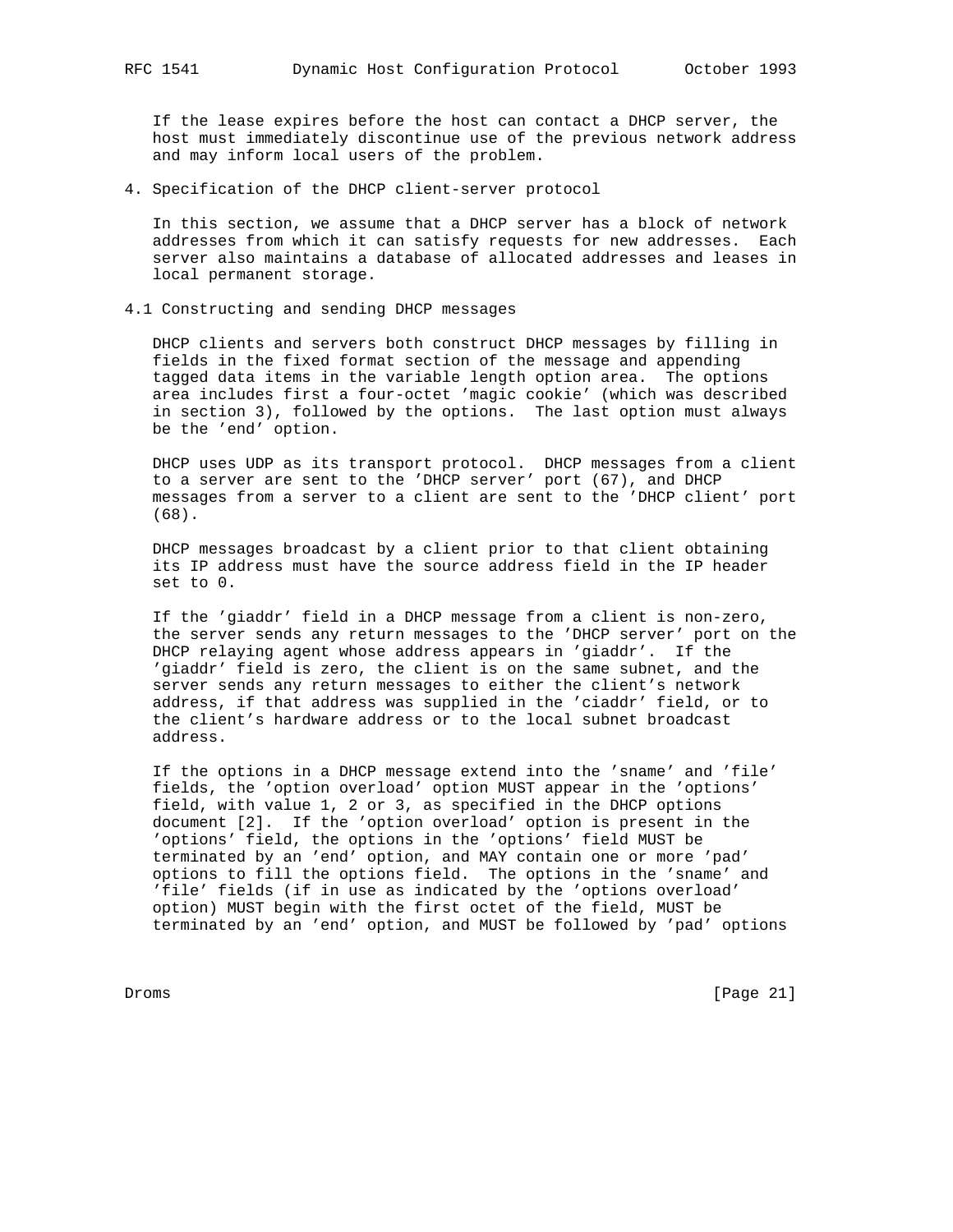to fill the remainder of the field. Any individual option in the 'options', 'sname' and 'file' fields MUST be entirely contained in that field. The options in the 'options' field MUST be interpreted first, so that any 'option overload' options may be interpreted. The 'file' field MUST be interpreted next (if the 'option overload' option indicates that the 'file' field contains DHCP options), followed by the 'sname' field.

 DHCP clients are responsible for all message retransmission. The client MUST adopt a retransmission strategy that incorporates a randomized exponential backoff algorithm to determine the delay between retransmissions. The delay before the first retransmission MUST be 4 seconds randomized by the value of a uniform random number chosen from the range -1 to +1. Clients with clocks that provide resolution granularity of less than one second may choose a non integer randomization value. The delay before the next retransmission MUST be 8 seconds randomized by the value of a uniform number chosen from the range -1 to +1. The retransmission delay MUST be doubled with subsequent retransmissions up to a maximum of 64 seconds. The client MAY provide an indication of retransmission attempts to the user as an indication of the progress of the configuration process. The protocol specification in the remainder of this section will describe, for each DHCP message, when it is appropriate for the client to retransmit that message forever, and when it is appropriate for a client to abandon that message and attempt to use a different DHCP message.

 Normally, DHCP servers and BOOTP relay agents attempt to deliver DHCPOFFER, DHCPACK and DHCPNAK messages directly to the client using unicast delivery. The IP destination address (in the IP header) is set to the DHCP 'yiaddr' address and the link-layer destination address is set to the DHCP 'chaddr' address. Unfortunately, some client implementations are unable to receive such unicast IP datagrams until the implementation has been configured with a valid IP address (leading to a deadlock in which the client's IP address cannot be delivered until the client has been configured with an IP address).

 A client that cannot receive unicast IP datagrams until its protocol software has been configured with an IP address SHOULD set the BROADCAST bit in the 'flags' field to 1 in any DHCPDISCOVER or DHCPREQUEST messages that client sends. The BROADCAST bit will provide a hint to the DHCP server and BOOTP relay agent to broadcast any messages to the client on the client's subnet. A client that can receive unicast IP datagrams before its protocol software has been configured SHOULD clear the BROADCAST bit to 0. The BOOTP clarifications document discusses the ramifications of the use of the BROADCAST bit [21].

Droms [Page 22]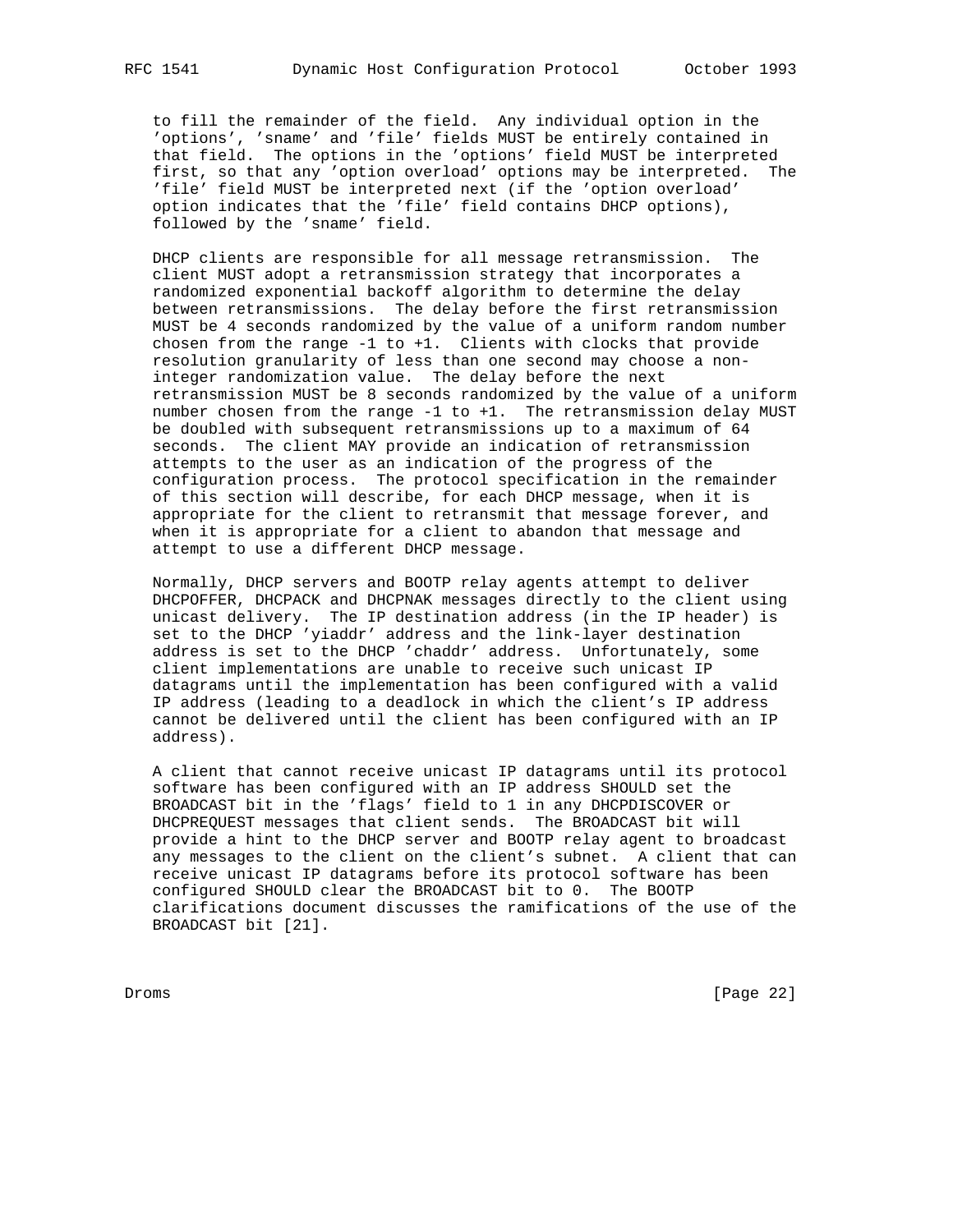A server or relay agent sending or relaying a DHCP message directly to a DHCP client (i.e., not to a relay agent specified in the 'giaddr' field) SHOULD examine the BROADCAST bit in the 'flags' field. If this bit is set to 1, the DHCP message SHOULD be sent as an IP broadcast using an IP broadcast address (preferably 255.255.255.255) as the IP destination address and the link-layer broadcast address as the link-layer destination address. If the BROADCAST bit is cleared to 0, the message SHOULD be sent as an IP unicast to the IP address specified in the 'yiaddr' field and the link-layer address specified in the 'chaddr' field. If unicasting is not possible, the message MAY be sent as an IP broadcast using an IP broadcast address (preferably 255.255.255.255) as the IP destination address and the link-layer broadcast address as the link-layer destination address.

4.2 DHCP server administrative controls

 DHCP servers are not required to respond to every DHCPDISCOVER and DHCPREQUEST message they receive. For example, a network administrator, to retain stringent control over the hosts attached to the network, may choose to configure DHCP servers to respond only to hosts that have been previously registered through some external mechanism. The DHCP specification describes only the interactions between clients and servers when the clients and servers choose to interact; it is beyond the scope of the DHCP specification to describe all of the administrative controls that system administrators might want to use. Specific DHCP server implementations may incorporate any controls or policies desired by a network administrator.

 In some environments, a DHCP server will have to consider the values of the 'chaddr' field and/or the 'class-identifier' option included in the DHCPDISCOVER or DHCPREQUEST messages when determining the correct parameters for a particular client. For example, an organization might have a separate bootstrap server for each type of client it uses, requiring the DHCP server to examine the 'class identifier' to determine which bootstrap server address to return in the 'siaddr' field of a DHCPOFFER or DHCPACK message.

 A DHCP server must use some unique identifier to associate a client with its lease. The client may choose to explicitly provide the identifier through the 'client identifier' option. If the client does not provide a 'client identifier' option, the server MUST use the contents of the 'chaddr' field to identify the client.

 DHCP clients are free to use any strategy in selecting a DHCP server among those from which the client receives a DHCPOFFER message. The client implementation of DHCP should provide a mechanism for the user

Droms [Page 23]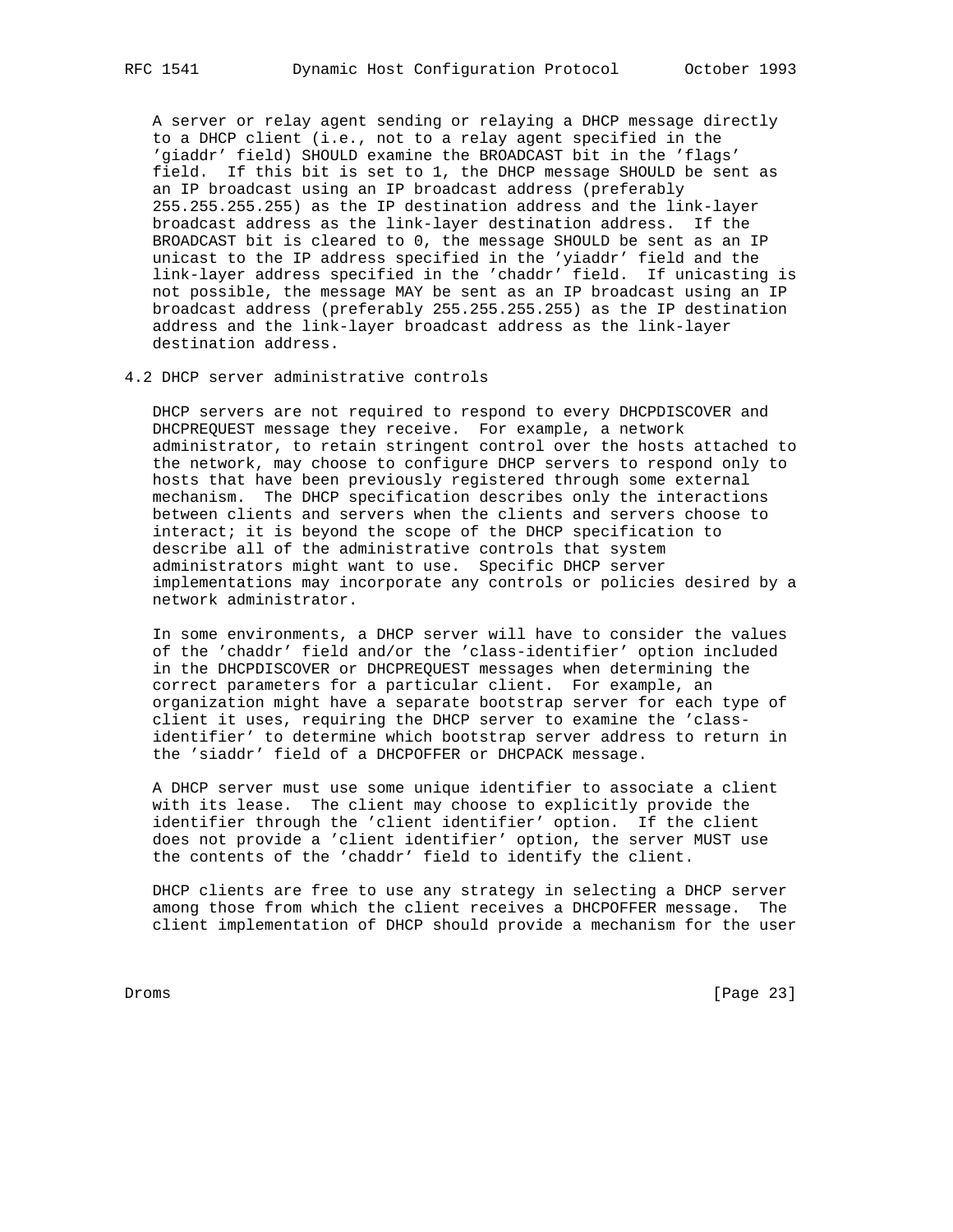to select directly the 'class-identifier' value.

4.3 DHCP server behavior

 A DHCP server processes incoming DHCP messages from a client based on the current state of the binding for that client. A DHCP server can receive the following messages from a client:

- o DHCPDISCOVER
- o DHCPREQUEST
- o DHCPDECLINE
- o DHCPRELEASE

 Table 3 gives the use of the fields and options in a DHCP message by a server. The remainder of this section describes the action of the DHCP server for each possible incoming message.

#### 4.3.1 DHCPDISCOVER message

 When a server receives a DHCPDISCOVER message from a client, the server chooses a network address for the requesting client. If no address is available, the server may choose to report the problem to the system administrator and may choose to reply to the client with a DHCPNAK message. If the server chooses to respond to the client, it may include an error message in the 'message' option. If an address is available, the new address should be chosen as follows:

- o The client's previous address as recorded in the client's binding, if that address is in the server's pool of available addresses and not already allocated, else
- o The address requested in the 'Requested IP Address' option, if that address is valid and not already allocated, else
- o A new address allocated from the server's pool of available addresses.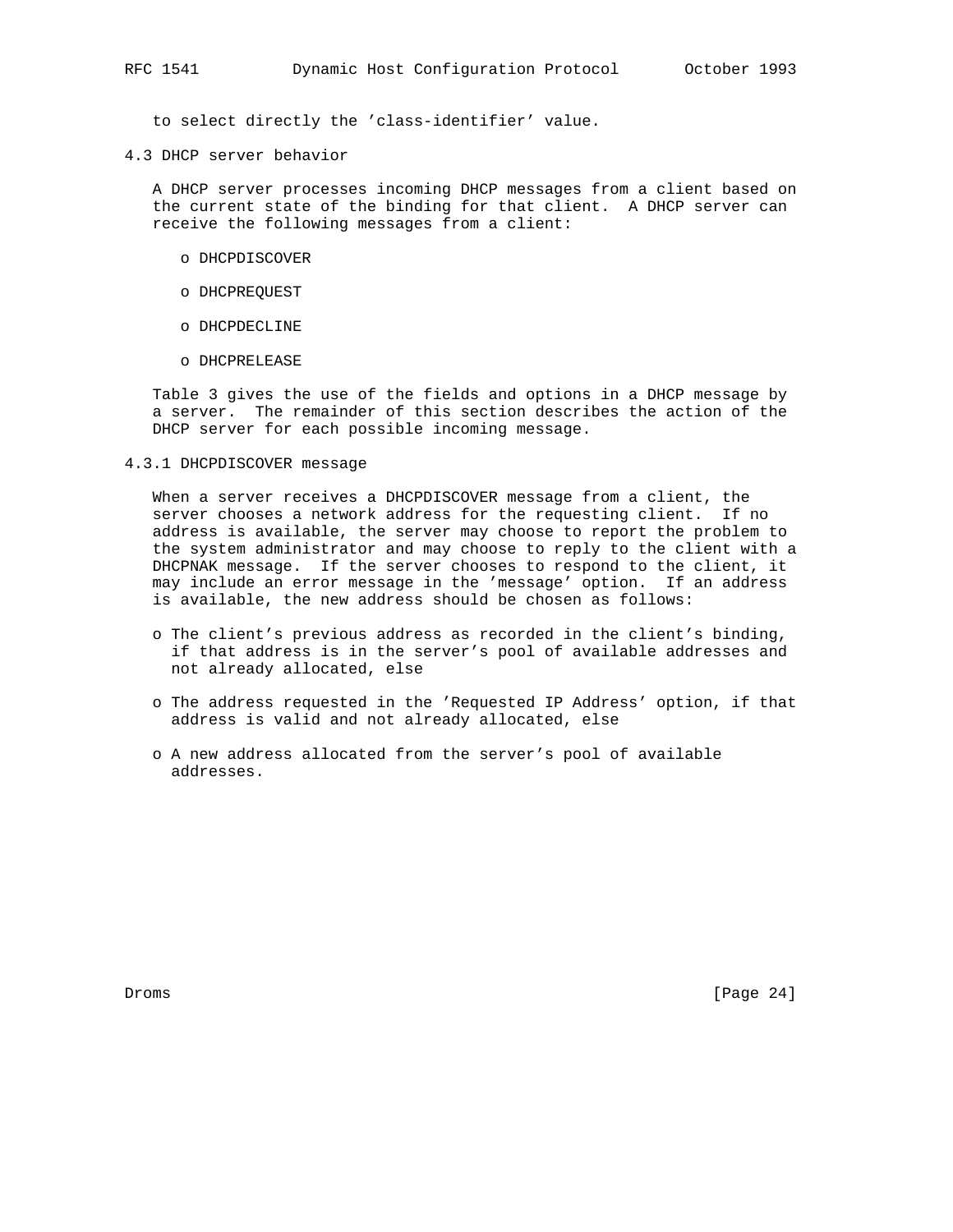| Field                                                  | DHCPOFFER                     |                                     | <b>DHCPACK</b>     |                                     | DHCPNAK          |                                                              |  |  |  |
|--------------------------------------------------------|-------------------------------|-------------------------------------|--------------------|-------------------------------------|------------------|--------------------------------------------------------------|--|--|--|
| $- - - - -$                                            | . <u>.</u>                    |                                     | - - - - - - -      |                                     |                  |                                                              |  |  |  |
| $'$ op $'$                                             | <b>BOOTREPLY</b>              |                                     | BOOTREPLY          |                                     | <b>BOOTREPLY</b> |                                                              |  |  |  |
| 'htype'                                                | (From "Assigned Numbers" RFC) |                                     |                    |                                     |                  |                                                              |  |  |  |
| 'hlen'                                                 |                               | (Hardware address length in octets) |                    |                                     |                  |                                                              |  |  |  |
| 'hops'                                                 | 0                             |                                     | 0                  |                                     | 0                |                                                              |  |  |  |
| 'xid'                                                  | 'xid' from client             |                                     |                    | 'xid' from client                   |                  | 'xid' from client                                            |  |  |  |
|                                                        | DHCPDISCOVER                  |                                     | DHCPREQUEST        |                                     | DHCPREQUEST      |                                                              |  |  |  |
|                                                        | message                       |                                     | message            |                                     | message          |                                                              |  |  |  |
| 'secs'                                                 | 0                             |                                     | 0                  |                                     | 0                |                                                              |  |  |  |
| 'ciaddr'                                               | $\Omega$                      |                                     |                    | 'ciaddr' from                       |                  | 'ciaddr' from                                                |  |  |  |
|                                                        |                               |                                     |                    | DHCPREOUEST or 0                    |                  | DHCPREQUEST or 0                                             |  |  |  |
| 'yiaddr'                                               | IP address offered            |                                     | IP address         |                                     | 0                |                                                              |  |  |  |
|                                                        | to client                     |                                     |                    | assigned to client                  |                  |                                                              |  |  |  |
| 'siaddr'                                               | IP address of next            |                                     |                    | IP address of next                  | $\Omega$         |                                                              |  |  |  |
|                                                        | bootstrap server              |                                     |                    | bootstrap server                    |                  |                                                              |  |  |  |
| 'flags'                                                |                               |                                     |                    |                                     |                  | if 'giaddr' is not 0 then 'flags' from client message else 0 |  |  |  |
| 'giaddr'                                               | 0                             |                                     | 0                  |                                     |                  |                                                              |  |  |  |
| 'chaddr'                                               | 'chaddr' from                 | 'chaddr' from                       |                    | 'chaddr' from<br>client DHCPREQUEST |                  |                                                              |  |  |  |
|                                                        | client                        |                                     | client DHCPREQUEST |                                     |                  |                                                              |  |  |  |
|                                                        | DHCPDISCOVER                  |                                     | message            |                                     | message          |                                                              |  |  |  |
|                                                        | message                       |                                     |                    |                                     |                  |                                                              |  |  |  |
| 'sname'                                                | Server host name              |                                     |                    | Server host name                    |                  | (unused)                                                     |  |  |  |
|                                                        | or options                    |                                     | or options         |                                     |                  |                                                              |  |  |  |
| 'file'                                                 | Client boot file              |                                     |                    | Client boot file                    | (unused)         |                                                              |  |  |  |
|                                                        | name or options               |                                     |                    | name or options                     |                  |                                                              |  |  |  |
| 'options'                                              | options                       |                                     | options            |                                     |                  |                                                              |  |  |  |
| Option                                                 |                               | DHCPOFFER                           |                    | DHCPACK                             |                  | DHCPNAK                                                      |  |  |  |
| ------                                                 |                               | _________                           |                    | <u> - - - - - - -</u>               |                  | -------                                                      |  |  |  |
|                                                        | Requested IP address          | MUST NOT                            |                    | MUST NOT                            |                  | MUST NOT                                                     |  |  |  |
|                                                        | IP address lease time         | MUST                                |                    | MUST                                |                  | MUST NOT                                                     |  |  |  |
| Use 'file'/'sname'                                     |                               | MAY                                 |                    | MAY                                 |                  | MUST NOT                                                     |  |  |  |
| fields                                                 |                               |                                     |                    |                                     |                  |                                                              |  |  |  |
|                                                        |                               | DHCPOFFER                           |                    | DHCPACK                             |                  | DHCPNAK                                                      |  |  |  |
| DHCP message type<br>Parameter request list<br>Message |                               | MUST NOT                            |                    | MUST NOT                            |                  | MUST NOT                                                     |  |  |  |
|                                                        |                               | SHOULD                              |                    | SHOULD                              |                  | SHOULD                                                       |  |  |  |
| Client identifier                                      |                               | MUST NOT                            |                    | MUST NOT                            |                  | MUST NOT                                                     |  |  |  |
| Class identifier                                       |                               | MUST NOT                            |                    | MUST NOT                            |                  | MUST NOT                                                     |  |  |  |
| Server identifier                                      |                               | MUST                                |                    | MAY                                 |                  | MAY                                                          |  |  |  |
|                                                        | Maximum message size          | MUST NOT                            |                    | MUST NOT                            | MUST NOT         |                                                              |  |  |  |
| All others                                             |                               | MAY                                 |                    | MAY                                 | MUST NOT         |                                                              |  |  |  |
|                                                        |                               |                                     |                    |                                     |                  |                                                              |  |  |  |

Table 3: Fields and options used by DHCP servers

Droms [Page 25]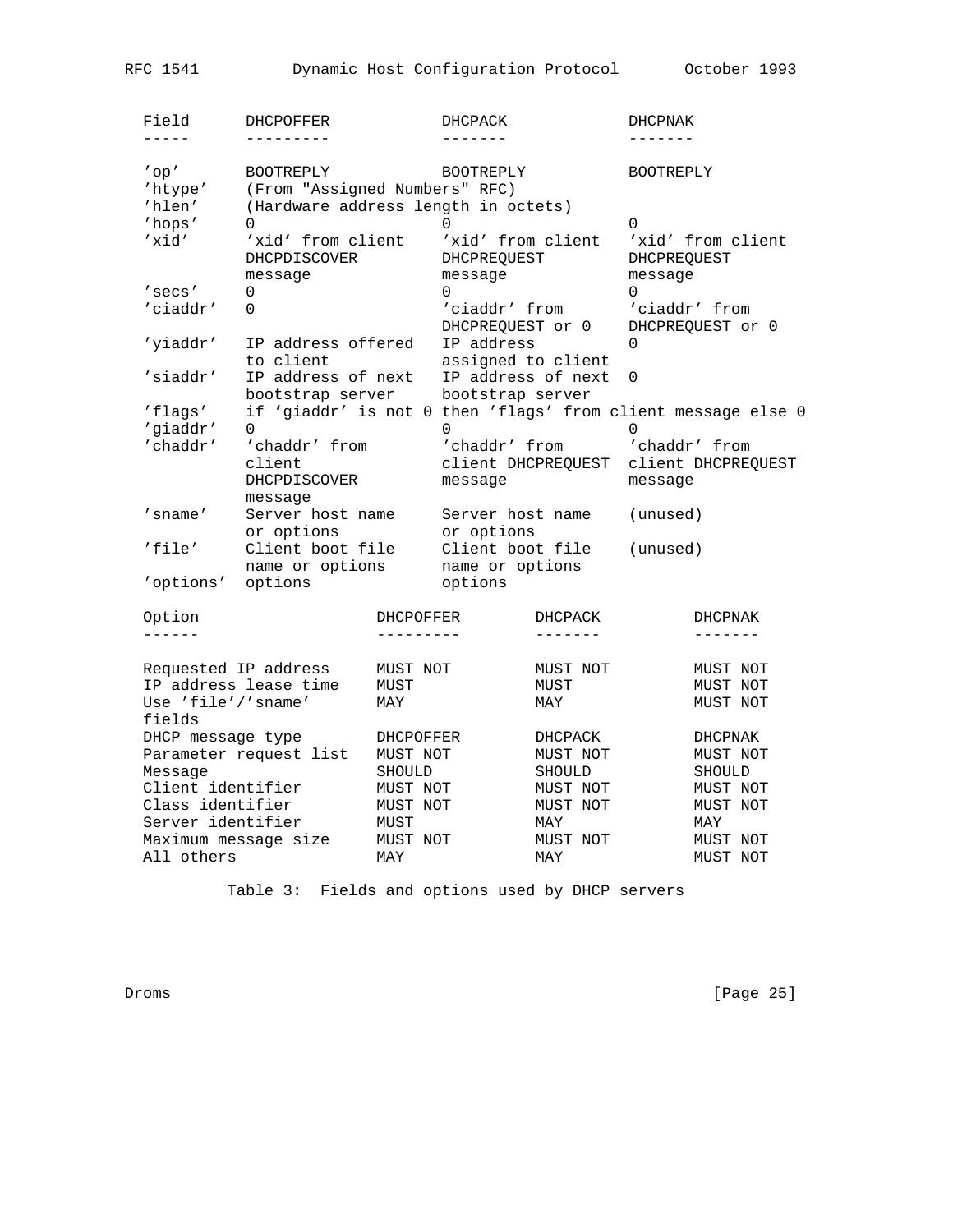As described in section 4.2, a server MAY, for administrative reasons, assign an address other than the one requested, or may refuse to allocate an address to a particular client even though free addresses are available.

 While not required for correct operation of DHCP, the server should not reuse the selected network address before the client responds to the server's DHCPOFFER message. The server may choose to record the address as offered to the client.

 The server must also choose an expiration time for the lease, as follows:

- o IF the client has not requested a specific lease in the DHCPDISCOVER message and the client already has an assigned network address, the server returns the lease expiration time previously assigned to that address (note that the client must explicitly request a specific lease to extend the expiration time on a previously assigned address), ELSE
- o IF the client has not requested a specific lease in the DHCPDISCOVER message and the client does not have an assigned network address, the server assigns a locally configured default lease time, ELSE
- o IF the client has requested a specific lease in the DHCPDISCOVER message (regardless of whether the client has an assigned network address), the server may choose either to return the requested lease (if the lease is acceptable to local policy) or select another lease.

 Once the network address and lease have been determined, the server constructs a DHCPOFFER message with the offered configuration parameters. It is important for all DHCP servers to return the same parameters (with the possible exception of a newly allocated network address) to ensure predictable host behavior regardless of the which server the client selects. The configuration parameters MUST be selected by applying the following rules in the order given below. The network administrator is responsible for configuring multiple DHCP servers to ensure uniform responses from those servers. The server MUST return to the client:

Droms [Page 26]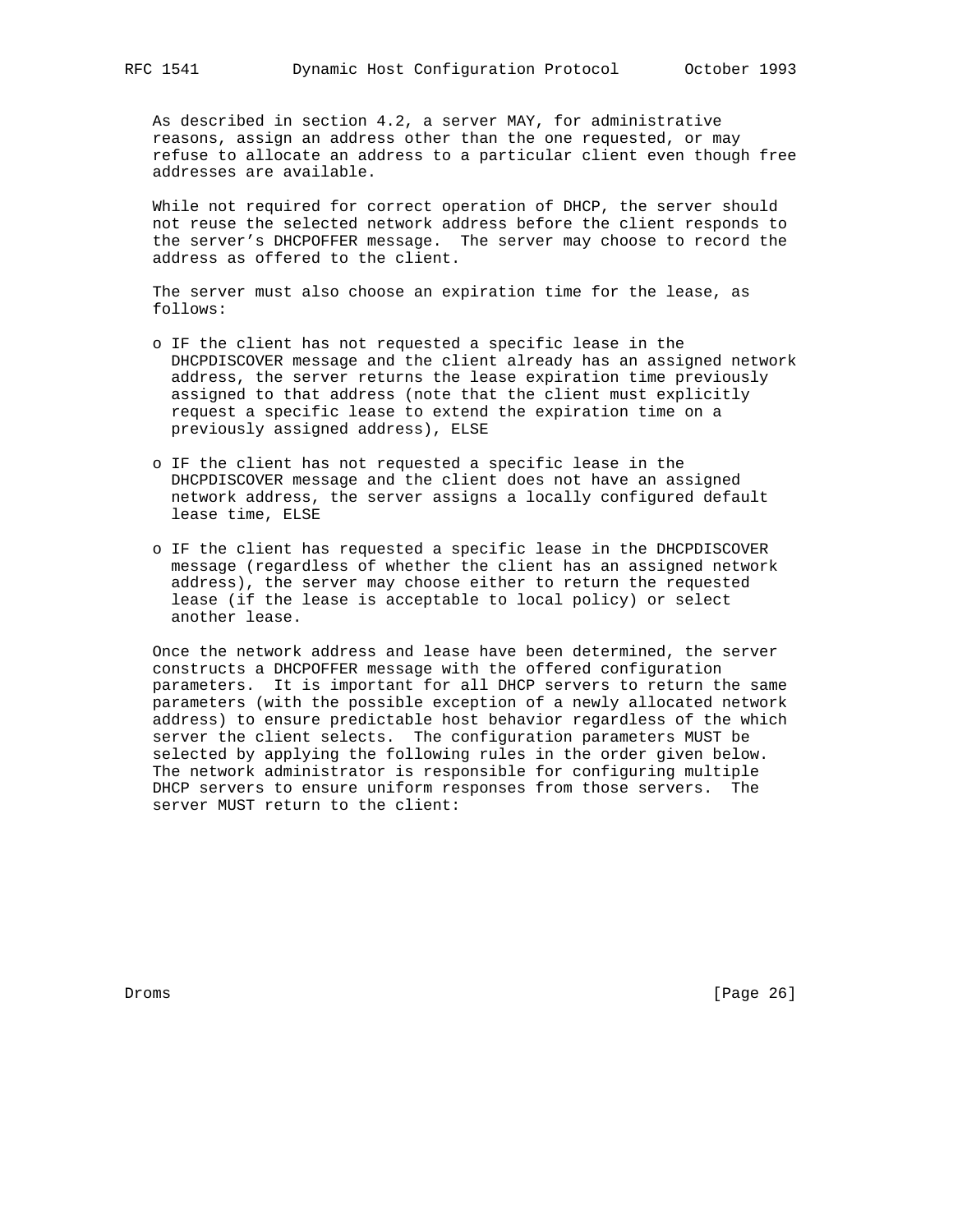- o The client's network address, as determined by the rules given earlier in this section, and the subnet mask for the network to which the client is connected,
- o The expiration time for the client's lease, as determined by the rules given earlier in this section,
- o Parameters requested by the client, according to the following rules:
	- -- IF the server has been explicitly configured with a default value for the parameter, the server MUST include that value in an appropriate option in the 'option' field, ELSE
	- -- IF the server recognizes the parameter as a parameter defined in the Host Requirements Document, the server MUST include the default value for that parameter as given in the Host Requirements Document in an appropriate option in the 'option' field, ELSE
	- -- The server MUST NOT return a value for that parameter,
- o Any parameters from the existing binding that differ from the Host Requirements documents defaults,
- o Any parameters specific to this client (as identified by the contents of 'chaddr' in the DHCPDISCOVER or DHCPREQUEST message), e.g., as configured by the network administrator,
- o Any parameters specific to this client's class (as identified by the contents of the 'class identifier' option in the DHCPDISCOVER or DHCPREQUEST message), e.g., as configured by the network administrator; the parameters MUST be identified by an exact match between the client's 'client class' and the client class identified in the server,
- o Parameters with non-default values on the client's subnet.

 The server inserts the 'xid' field from the DHCPDISCOVER message into the 'xid' field of the DHCPOFFER message and sends the DHCPOFFER message to the requesting client.

4.3.2 DHCPREQUEST message

 A DHCPREQUEST message may come from a client responding to a DHCPOFFER message from a server, or from a client verifying a previously allocated IP address. If the DHCPREQUEST message contains a 'server identifier' option, the message is in response to a

Droms [Page 27]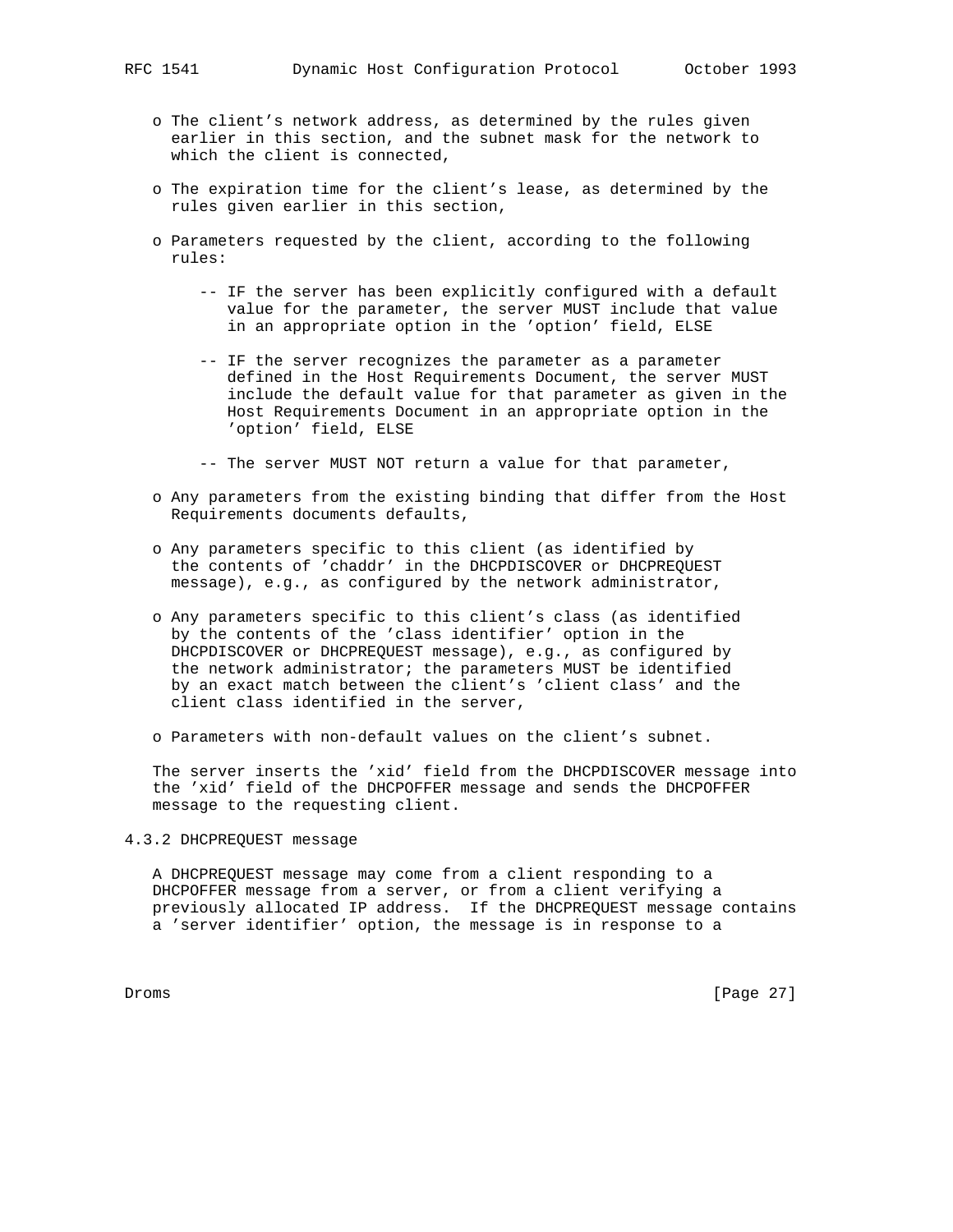DHCPOFFER message. Otherwise, the message is a request to renew or extend an existing lease.

 Consider first the case of a DHCPREQUEST message in response to a DHCPOFFER message. If the server is identified in the 'server identifier' option in the DHCPREQUEST message, the server checks to confirm that the requested parameters are acceptable. Usually, the requested parameters will match those returned to the client in the DHCPOFFER message; however, the client may choose to request a different lease duration. Also, there is no requirement that the server cache the parameters from the DHCPOFFER message. The server must simply check that the parameters requested in the DHCPREQUEST are acceptable. If the parameters are acceptable, the server records the new client binding and returns a DHCPACK message to the client.

 If the requested parameters are unacceptable, e.g., the requested lease time is unacceptable to local policy, the server sends a DHCPNAK message to the client. The server may choose to return an error message in the 'message' option.

 If a different server is identified in the 'server identifier' field, the client has selected a different server from which to obtain configuration parameters. The server may discard any information it may have cached about the client's request, and may free the network address that it had offered to the client.

 Note that the client may choose to collect several DHCPOFFER messages and select the "best" offer. The client indicates its selection by identifying the offering server in the DHCPREQUEST message. If the client receives no acceptable offers, the client may choose to try another DHCPDISCOVER message. Therefore, the servers may not receive a specific DHCPREQUEST from which they can decide whether or not the client has accepted the offer. Because the servers have not committed any network address assignments on the basis of a DHCPOFFER, servers are free to reuse offered network addresses in response to subsequent requests. As an implementation detail, servers should not reuse offered addresses and may use an implementation-specific timeout mechanism to decide when to reuse an offered address.

 In the second case, when there is no 'server identifier' option, the client is renewing or extending a previously allocated IP address. The server checks to confirm that the requested parameters are acceptable. If the parameters specified in the DHCPREQUEST message match the previous parameters, or if the request for an extension of the lease (indicated by an extended 'IP address lease time' option) is acceptable, the server returns a DHCPACK message to the requesting client. Otherwise, the server returns a DHCPNAK message to the

Droms [Page 28]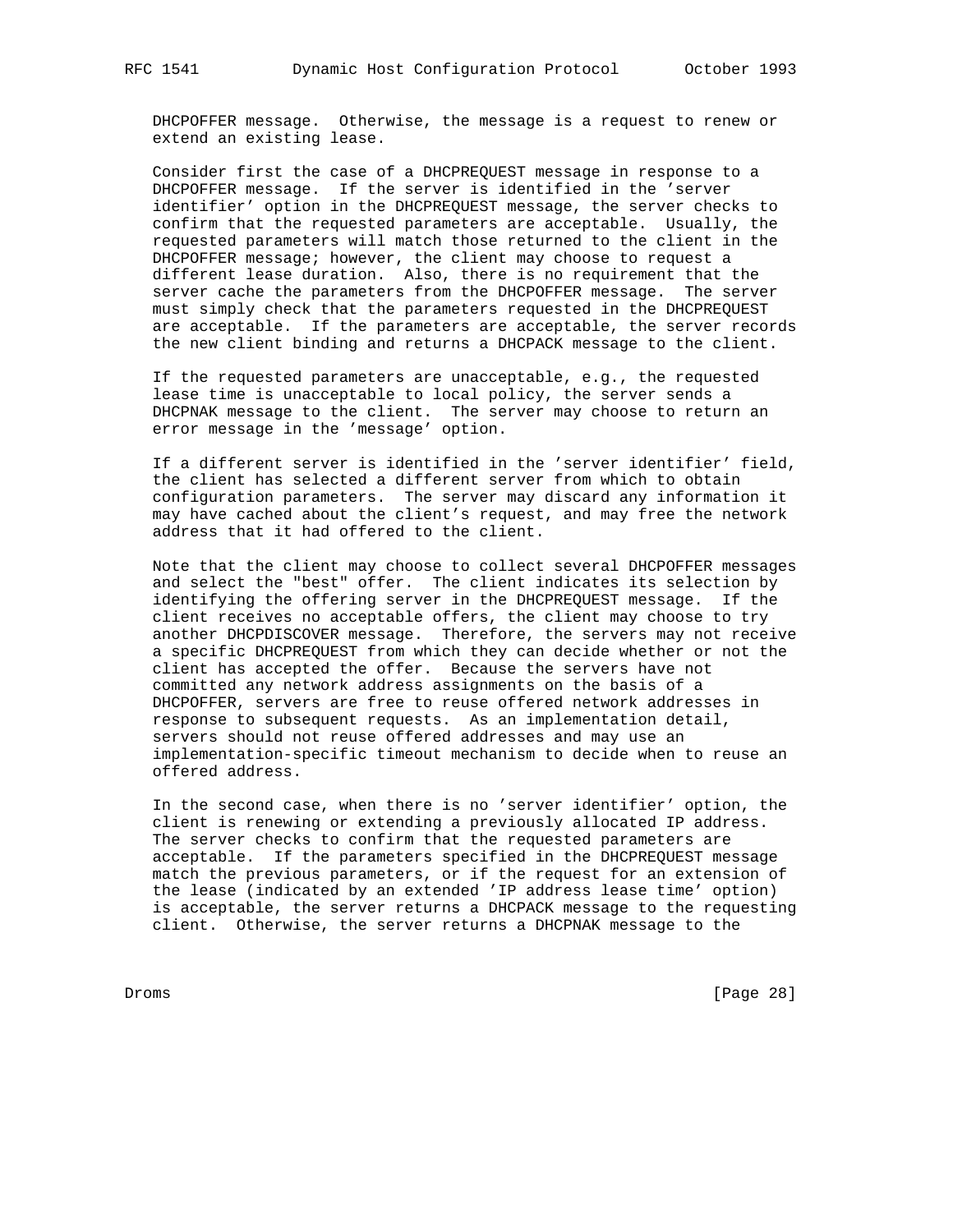client. In particular, if the previously allocated network address in the 'ciaddr' field from the client does not match the network address recorded by the server for that client, the server sends a DHCPNAK to the client.

 A DHCP server chooses the parameters to return in a DHCPACK message according to the same rules as used in constructing a DHCPOFFER message, as given in section 4.3.1.

4.3.3 DHCPDECLINE message

 If the server receives a DHCPDECLINE message, the client has discovered through some other means that the suggested network address is already in use. The server MUST mark the network address as not allocated and SHOULD notify the local system administrator of a possible configuration problem.

4.3.4 DHCPRELEASE message

 Upon receipt of a DHCPRELEASE message, the server marks the network address as not allocated. The server should retain a record of the client's initialization parameters for possible reuse in response to subsequent requests from the client.

4.4 DHCP client behavior

 Figure 5 gives a state-transition diagram for a DHCP client. A client can receive the following messages from a server:

- o DHCPOFFER
- o DHCPACK
- o DHCPNAK

 Table 4 gives the use of the fields and options in a DHCP message by a client. The remainder of this section describes the action of the DHCP client for each possible incoming message. The description in the following section corresponds to the full configuration procedure previously described in section 3.1, and the text in the subsequent section corresponds to the abbreviated configuration procedure described in section 3.2.

4.4.1 Initialization and allocation of network address

 The client begins in INIT state and forms a DHCPDISCOVER message. The client should wait a random time between one and ten seconds to desynchronize the use of DHCP at startup. The client sets 'ciaddr'

Droms [Page 29]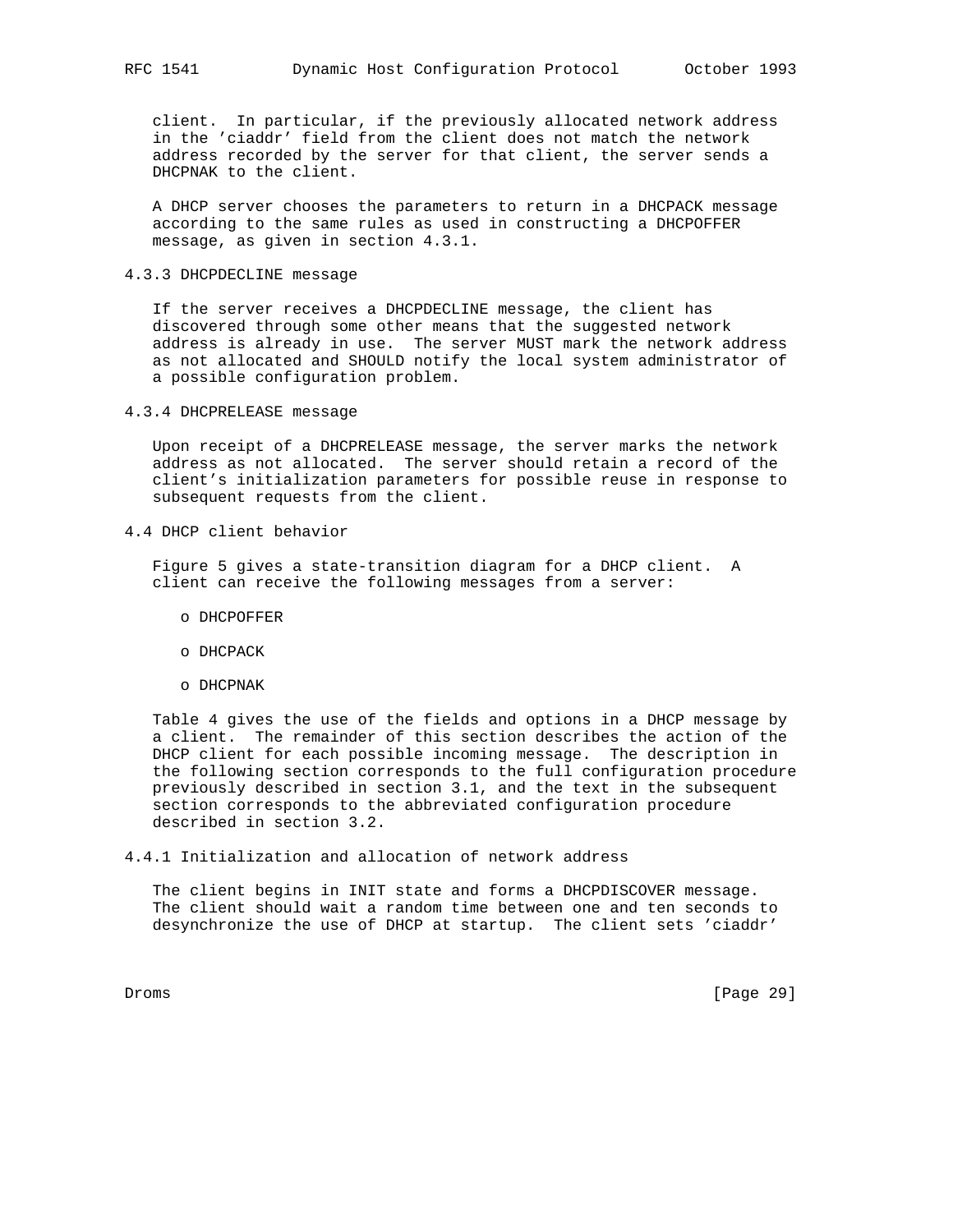to 0x00000000. The client MAY request specific parameters by including the 'parameter request list' option. The client MAY suggest a network address and/or lease time by including the 'requested IP address' and 'IP address lease time' options. The client MUST include its hardware address in the 'chaddr' field for use in delivery of DHCP reply messages. The client MAY include a different unique identifier in the 'client identifier' option. If the client does not include the 'client identifier' option, the server will use the contents of the 'chaddr' field to identify the client's lease.

 The client generates and records a random transaction identifier and inserts that identifier into the 'xid' field. The client records its own local time for later use in computing the lease expiration. The client then broadcasts the DHCPDISCOVER on the local hardware broadcast address to 0xffffffff IP broadcast address and 'DHCP server' UDP port.

 If the 'xid' of an arriving DHCPOFFER message does not match the 'xid' of the most recent DHCPDISCOVER message, the DHCPOFFER message must be silently discarded. Any arriving DHCPACK messages must be silently discarded.

 The client collects DHCPOFFER messages over a period of time, selects one DHCPOFFER message from the (possibly many) incoming DHCPOFFER messages (e.g., the first DHCPOFFER message or the DHCPOFFER message from the previously used server) and extracts the server address from the 'server identifier' option in the DHCPOFFER message. The time over which the client collects messages and the mechanism used to select one DHCPOFFER are implementation dependent. The client may perform a check on the suggested address to ensure that the address is not already in use. For example, if the client is on a network that supports ARP, the client may issue an ARP request for the suggested request. When broadcasting an ARP request for the suggested address, the client must fill in its own hardware address as the sender's hardware address, and 0 as the sender's IP address, to avoid confusing ARP caches in other hosts on the same subnet. If the network address appears to be in use, the client sends a DHCPDECLINE message to the server and waits for another DHCPOFFER. As the client does not have a valid network address, the client must broadcast the DHCPDECLINE message.

Droms [Page 30]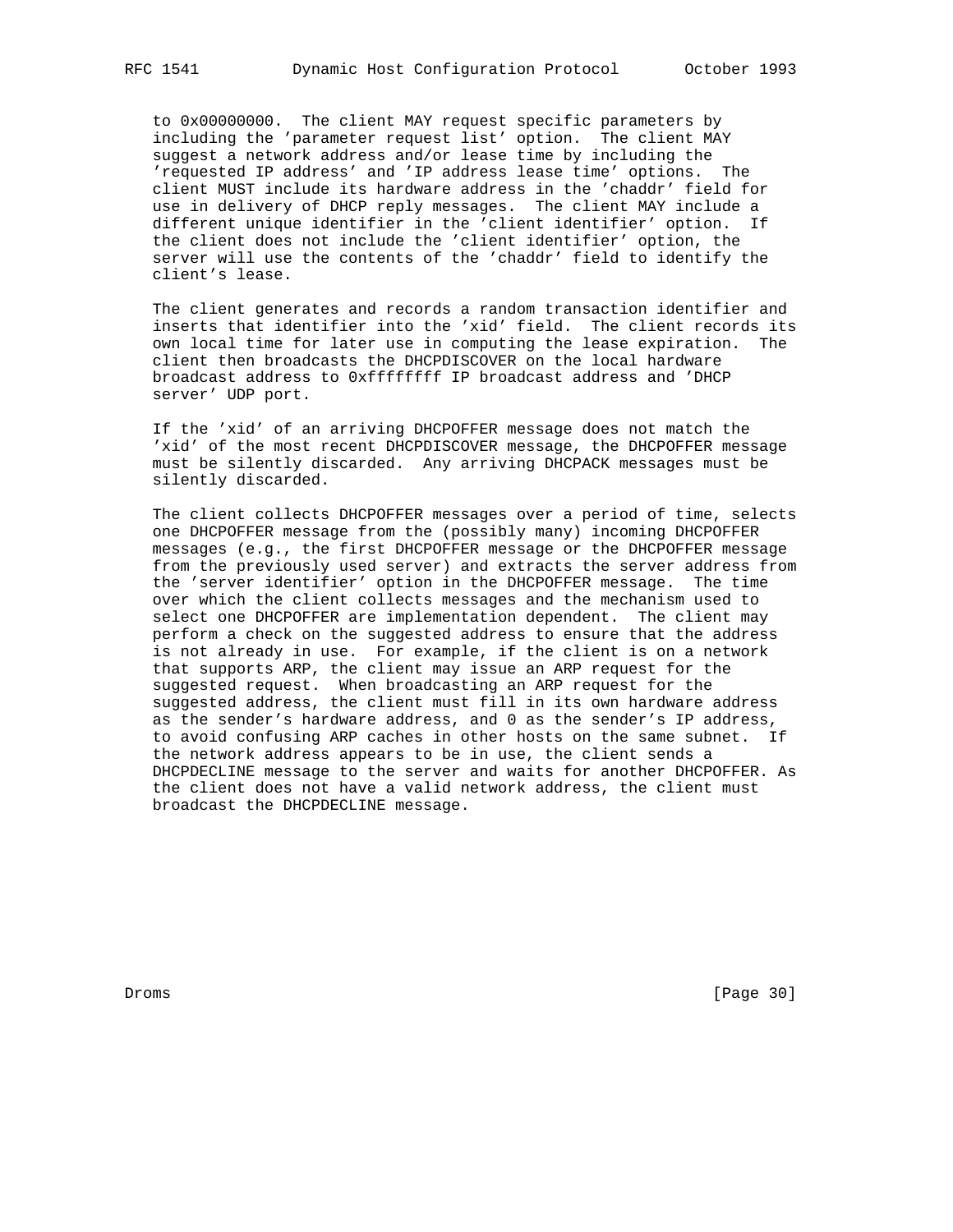

Figure 5: State-transition diagram for DHCP clients

Droms [Page 31]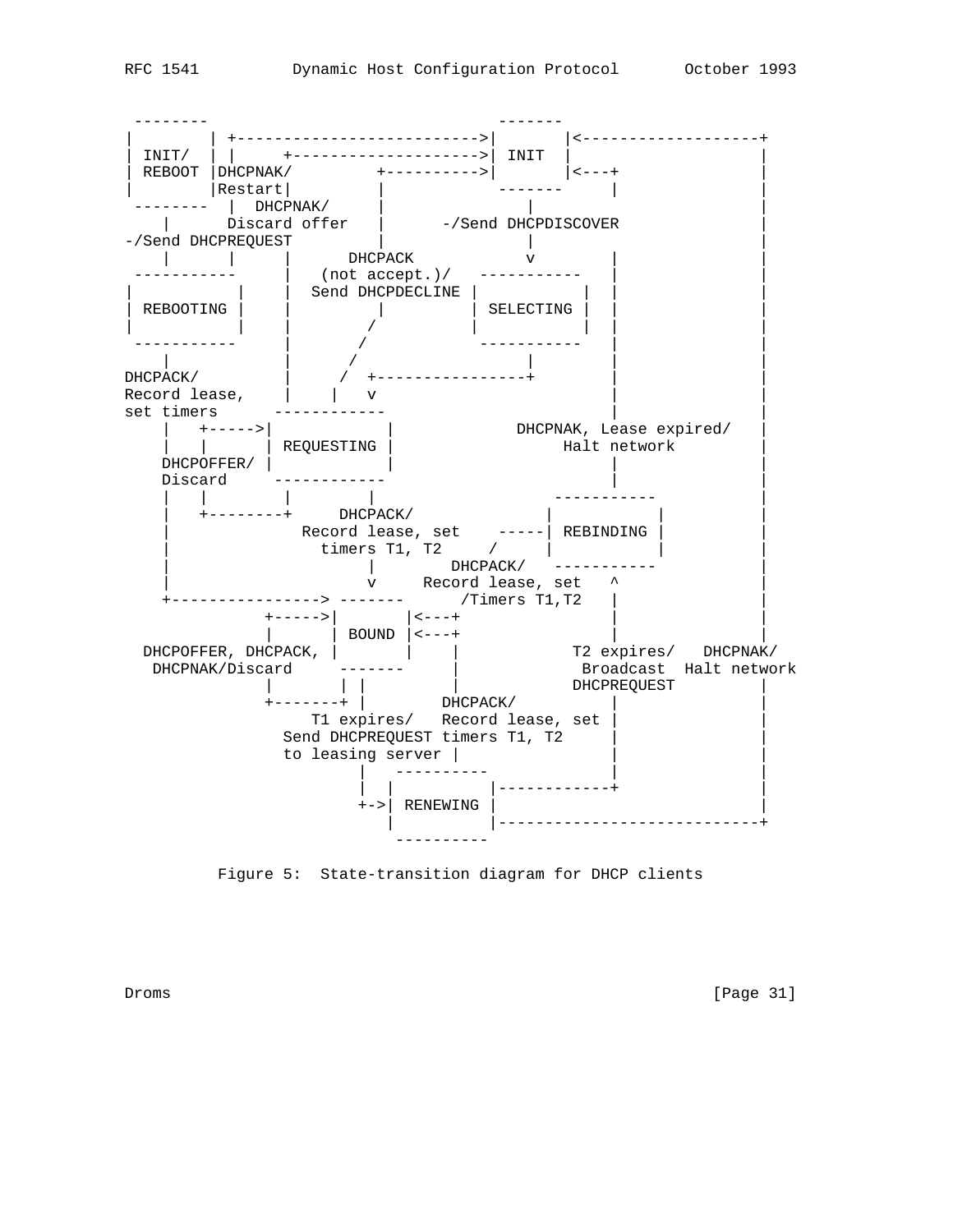| Field<br>$- - - -$    | DHCPDISCOVER<br>. <u>.</u> .                                                                  | DHCPREQUEST                                                                                   | DHCPDECLINE,<br><b>DHCPRELEASE</b><br>---------- |
|-----------------------|-----------------------------------------------------------------------------------------------|-----------------------------------------------------------------------------------------------|--------------------------------------------------|
|                       |                                                                                               |                                                                                               |                                                  |
| $'$ op $'$<br>'htype' | <b>BOOTREQUEST</b><br>(From "Assigned Numbers" RFC)                                           | <b>BOOTREQUEST</b>                                                                            | <b>BOOTREQUEST</b>                               |
| 'hlen'<br>'hops'      | (Hardware address length in octets)<br>U                                                      |                                                                                               | $\Omega$                                         |
| 'xid'                 | selected by client                                                                            | selected by client                                                                            | selected by<br>client                            |
| 'secs'<br>'flags'     | (opt.)<br>Set 'BROADCAST'<br>flag if client<br>requires broadcast<br>reply<br>0               | (opt.)<br>Set 'BROADCAST'<br>flag if client<br>requires broadcast<br>reply                    | <sup>n</sup>                                     |
| 'ciaddr'              | 0                                                                                             | previously<br>allocated newtork<br>address                                                    | ciaddr                                           |
| 'yiaddr'              | 0                                                                                             | 0                                                                                             | 0                                                |
| 'siaddr'              | $\Omega$                                                                                      | $\Omega$                                                                                      | $\Omega$                                         |
| 'qiaddr'              | 0                                                                                             | O.                                                                                            | <sup>n</sup>                                     |
| 'chaddr'              | client's hardware                                                                             | client's hardware                                                                             | client's<br>hardware                             |
|                       | address                                                                                       | address                                                                                       | address                                          |
| 'sname'               | options, if<br>indicated in<br>'sname/file'<br>option; otherwise<br>unused                    | options, if<br>indicated in<br>'sname/file'<br>option; otherwise<br>unused                    | (unused)                                         |
| 'file'                | options, if<br>indicated in<br>'sname/file'<br>option; otherwise<br>'generic' name or<br>null | options, if<br>indicated in<br>'sname/file'<br>option; otherwise<br>'generic' name or<br>null | (unused)                                         |
| 'options'             | options                                                                                       | options                                                                                       | (unused)                                         |

Droms [Page 32]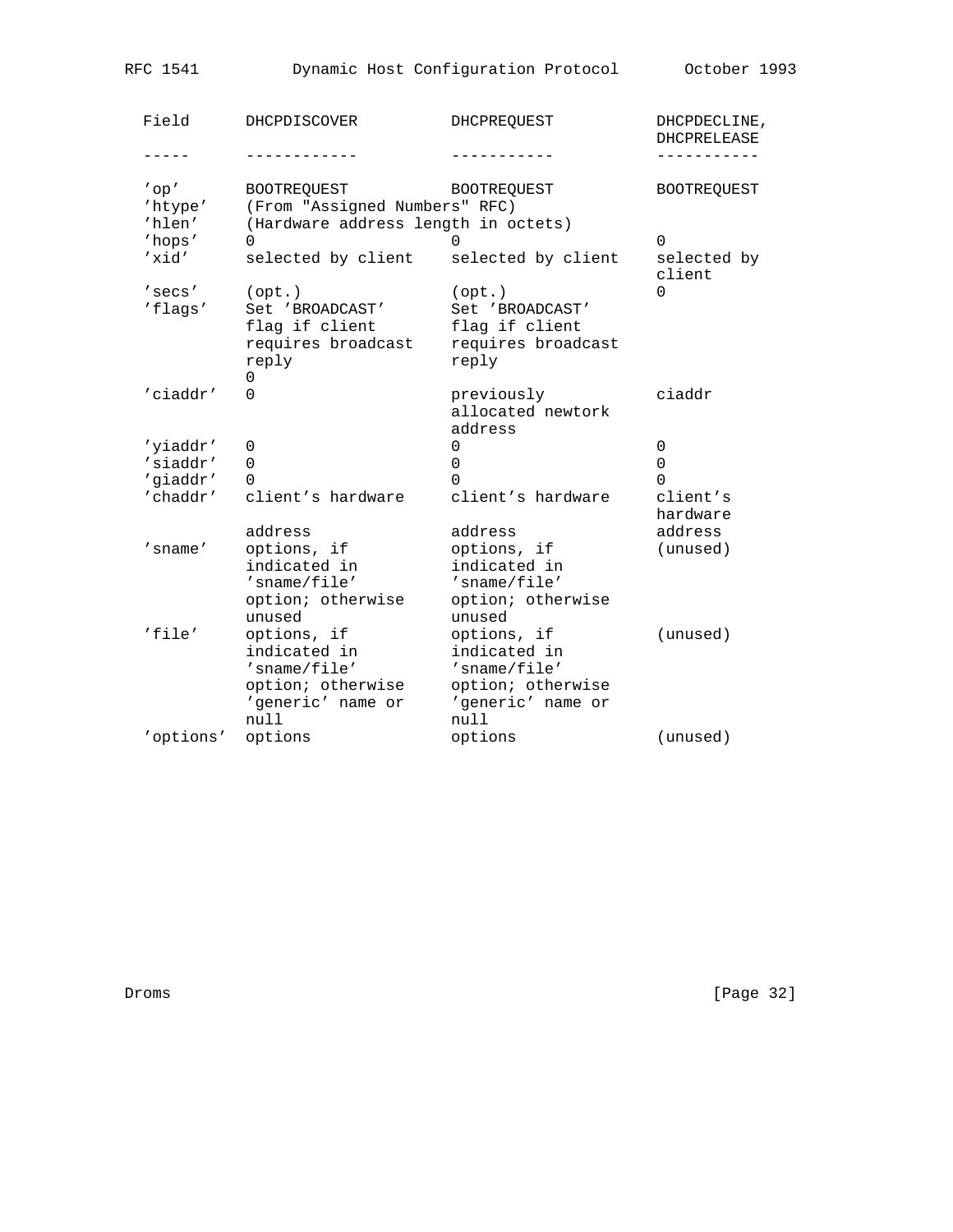| Option                                                                     | DHCPDISCOVER DHCPREOUEST |                                                              | DHCPDECLINE,<br><b>DHCPRELEASE</b> |
|----------------------------------------------------------------------------|--------------------------|--------------------------------------------------------------|------------------------------------|
|                                                                            |                          |                                                              |                                    |
| Requested IP address<br>IP address lease time<br>Use 'file'/'sname' fields | MAY<br>MAY<br>MAY        | MUST NOT<br>MAY<br>MAY                                       | MUST NOT<br>MUST NOT<br>MAY        |
| DHCP message type                                                          | DHCPDISCOVER             | DHCPREOUEST                                                  | DHCPDECLINE/<br>DHCPRELEASE        |
| Client identifier                                                          | MAY                      | MAY                                                          | MAY                                |
| Class identifier                                                           | SHOULD                   | SHOULD                                                       | MUST NOT                           |
| Server identifier                                                          | MUST NOT                 | MUST (after<br>DHCPDISCOVER),<br>MUST NOT (when<br>renewing) | MUST                               |
| Parameter request list                                                     | MAY                      | MAY                                                          | MUST NOT                           |
| Maximum message size                                                       | MAY                      | MAY                                                          | MUST NOT                           |
| Message                                                                    | SHOULD NOT               | SHOULD NOT                                                   | <b>SHOULD</b>                      |
| Site-specific                                                              | MAY                      | MAY                                                          | MUST NOT                           |
| All others                                                                 | MUST NOT                 | MUST NOT                                                     | MUST NOT                           |

Table 4: Fields and options used by DHCP clients

 If the parameters are acceptable, the client records the address of the server that supplied the parameters from the 'server identifier' field and sends that address in the 'server identifier' field of a DHCPREQUEST broadcast message. Once the DHCPACK message from the server arrives, the client is initialized and moves to BOUND state. The DHCPREQUEST message contains the same 'xid' as the DHCPOFFER message. The client records the lease expiration time as the sum of the time at which the original request was sent and the duration of the lease from the DHCPOFFER message. The client SHOULD broadcast an ARP reply to announce the client's new IP address and clear any outdated ARP cache entries in hosts on the client's subnet.

4.4.2 Initialization with known network address

 The client begins in INIT-REBOOT state and sends a DHCPREQUEST message with the 'ciaddr' field set to the client's network address. The client may request specific configuration parameters by including the 'parameter request list' option. The client generates and records a random transaction identifier and inserts that identifier into the 'xid' field. The client records its own local time for later use in computing the lease expiration. The client MUST NOT incldue a 'server identifier' in the DHCPREQUEST message. The client then broadcasts the DHCPREQUEST on the local hardware broadcast address to the 'DHCP server' UDP port.

Droms [Page 33]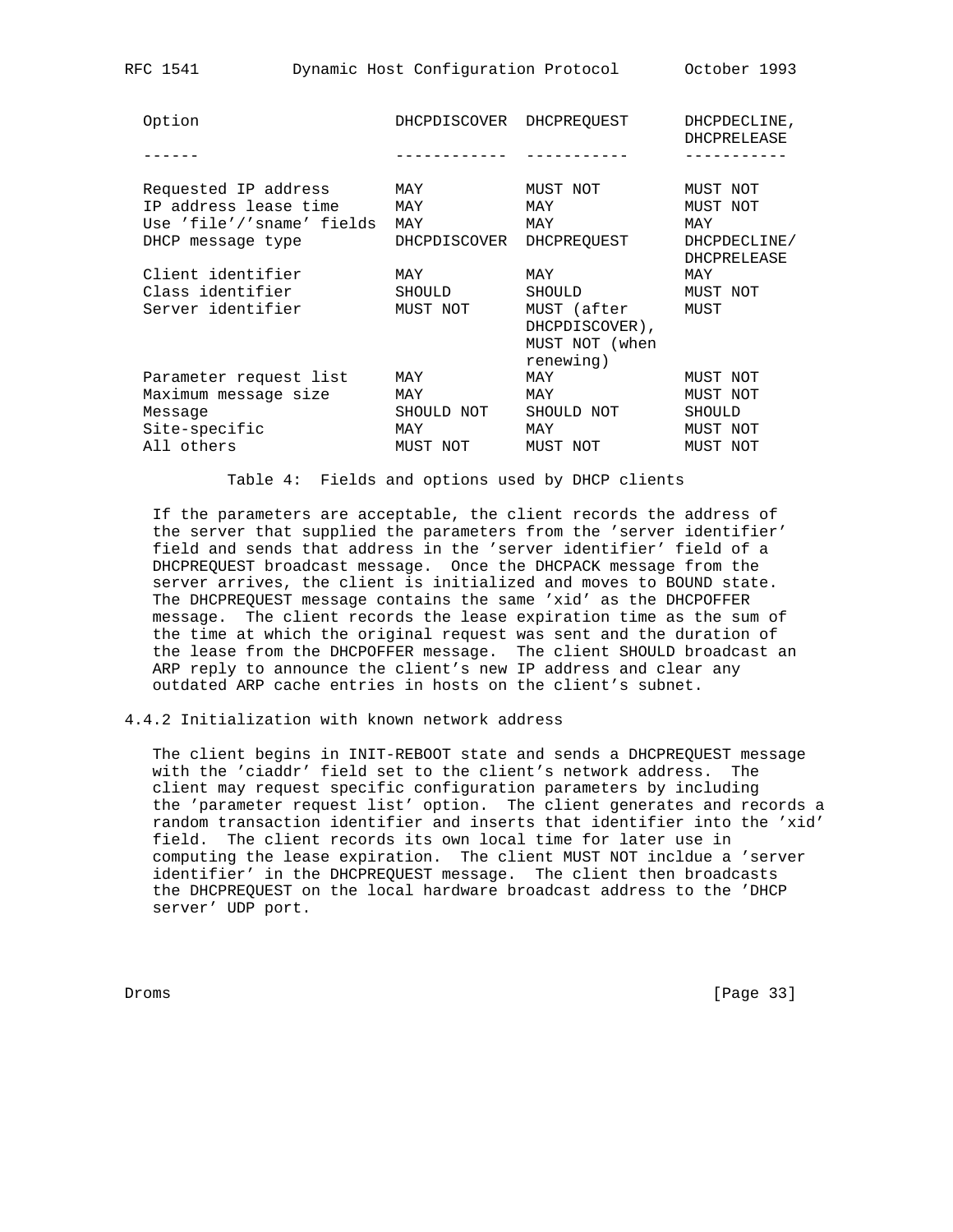Once a DHCPACK message with an 'xid' field matching that in the client's DHCPREQUEST message arrives from any server, the client is initialized and moves to BOUND state. The client records the lease expiration time as the sum of the time at which the DHCPREQUEST message was sent and the duration of the lease from the DHCPACK message.

4.4.3 Initialization with a known DHCP server address

 When the DHCP client knows the address of a DHCP server, in either INIT or REBOOTING state, the client may use that address in the DHCPDISCOVER or DHCPREQUEST rather than the IP broadcast address. If the client receives no response to DHCP messages sent to the IP address of a known DHCP server, the DHCP client reverts to using the IP broadcast address.

4.4.4 Reacquisition and expiration

 The client maintains two times, T1 and T2, that specify the times at which the client tries to extend its lease on its network address. T1 is the time at which the client enters the RENEWING state and attempts to contact the server that originally issued the client's network address. T2 is the time at which the client enters the REBINDING state and attempts to contact any server.

 At time T1 after the client accepts the lease on its network address, the client moves to RENEWING state and sends (via unicast) a DHCPREQUEST message to the server to extend its lease. The client generates a random transaction identifier and inserts that identifier into the 'xid' field in the DHCPREQUEST. The client records the local time at which the DHCPREQUEST message is sent for computation of the lease expiration time. The client MUST NOT include a 'server identifier' in the DHCPREQUEST message.

 Any DHCPACK messages that arrive with an 'xid' that does not match the 'xid' of the client's DHCPREQUEST message are silently discarded. When the client receives a DHCPACK from the server, the client computes the lease expiration time as the sum of the time at which the client sent the DHCPREQUEST message and the duration of the lease in the DHCPACK message. The client has successfully reacquired its network address, returns to BOUND state and may continue network processing.

 If no DHCPACK arrives before time T2 (T2 > T1) before the expiration of the client's lease on its network address, the client moves to REBINDING state and sends (via broadcast) a DHCPREQUEST message to extend its lease. The client sets the 'ciaddr' field in the DHCPREQUEST to its current network address. The client MUST NOT

Droms [Page 34]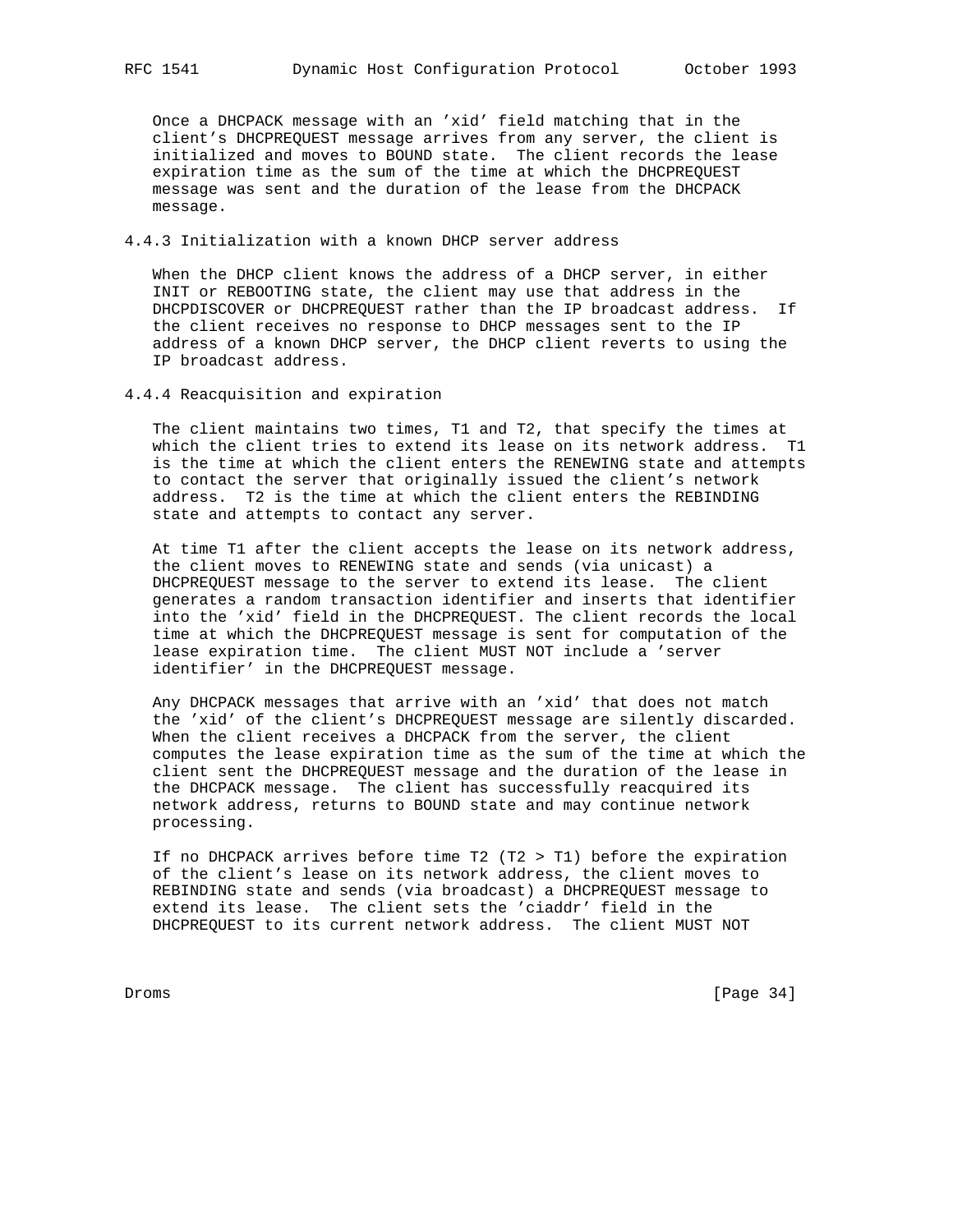include a 'server identifier' in the DHCPREQUEST message.

 Times T1 and T2 are configurable by the server through options. T1 defaults to (0.5  $*$  duration\_of\_lease). T2 defaults to (0.875  $*$  duration\_of\_lease). Times T1 and T2 should be chosen with some random "fuzz" around a fixed value, to avoid synchronization of client reacquisition.

 In both RENEWING and REBINDING state, if the client receives no response to its DHCPREQUEST message, the client should wait one-half the remaining time until the expiration of T1 (in RENEWING state) and T2 (in REBINDING state) down to a minimum of 60 seconds, before retransmitting the DHCPREQUEST message.

 If the lease expires before the client receives a DHCPACK, the client moves to INIT state, MUST immediately stop any other network processing and requests network initialization parameters as if the client were uninitialized. If the client then receives a DHCPACK allocating that client its previous network address, the client SHOULD continue network processing. If the client is given a new network address, it MUST NOT continue using the previous network address and SHOULD notify the local users of the problem.

#### 4.4.5 DHCPRELEASE

 If the client no longer requires use of its assigned network address (e.g., the client is gracefully shut down), the client sends a DHCPRELEASE message to the server. Note that the correct operation of DHCP does not depend on the transmission of DHCPRELEASE messages.

### 5. Acknowledgments

 Greg Minshall, Leo McLaughlin and John Veizades have patiently contributed to the the design of DHCP through innumerable discussions, meetings and mail conversations. Jeff Mogul first proposed the client-server based model for DHCP. Steve Deering searched the various IP RFCs to put together the list of network parameters supplied by DHCP. Walt Wimer contributed a wealth of practical experience with BOOTP and wrote a document clarifying the behavior of BOOTP/DHCP relay agents. Jesse Walker analyzed DHCP in detail, pointing out several inconsistencies in earlier specifications of the protocol. Steve Alexander reviewed Walker's analysis and the fixes to the protocol based on Walker's work. And, of course, all the members of the Dynamic Host Configuration Working Group of the IETF have contributed to the design of the protocol through discussion and review of the protocol design.

Droms [Page 35]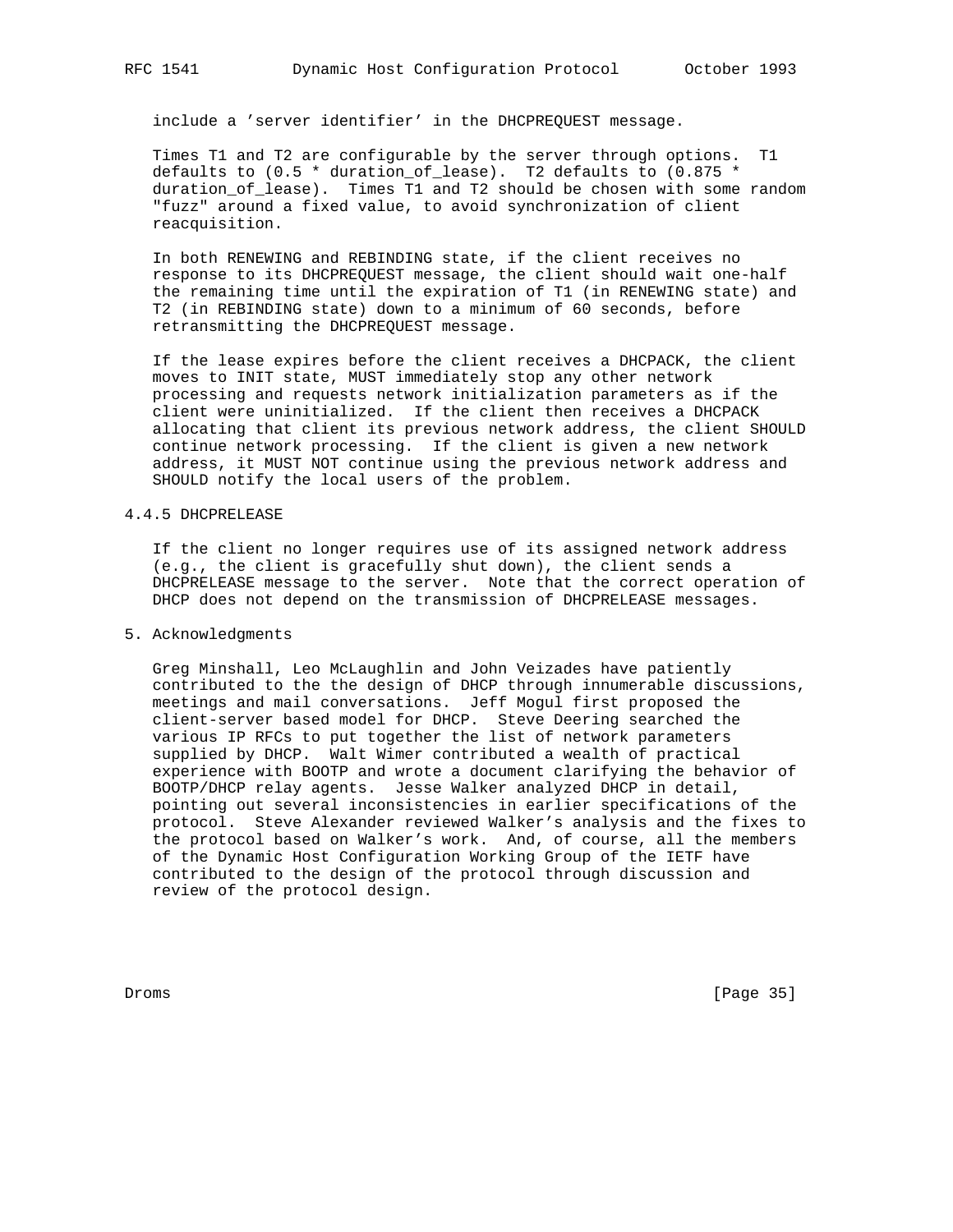6. References

- [1] Acetta, M., "Resource Location Protocol", RFC 887, CMU, December 1983.
- [2] Alexander, S., and R. Droms, "DHCP Options and BOOTP Vendor Extensions", RFC 1533, Lachman Technology, Inc., Bucknell University, October 1993.
- [3] Braden, R., Editor, "Requirements for Internet Hosts -- Communication Layers", STD 3, RFC 1122, USC/Information Sciences Institute, October 1989.
- [4] Braden, R., Editor, "Requirements for Internet Hosts -- Application and Support, STD 3, RFC 1123, USC/Information Sciences Institute, October 1989.
- [5] Brownell, D, "Dynamic Reverse Address Resolution Protocol (DRARP)", Work in Progress.
- [6] Comer, D., and R. Droms, "Uniform Access to Internet Directory Services", Proc. of ACM SIGCOMM '90 (Special issue of Computer Communications Review), 20(4):50--59, 1990.
- [7] Croft, B., and J. Gilmore, "Bootstrap Protocol (BOOTP)", RFC 951, Stanford and SUN Microsystems, September 1985.
- [8] Deering, S., "ICMP Router Discovery Messages", RFC 1256, Xerox PARC, September 1991.
- [9] Droms, D., "Interoperation between DHCP an BOOTP" RFC 1534, Bucknell University, October 1993.
- [10] Finlayson, R., Mann, T., Mogul, J., and M. Theimer, "A Reverse Address Resolution Protocol", RFC 903, Stanford, June 1984.
- [11] Gray C., and D. Cheriton, "Leases: An Efficient Fault-Tolerant Mechanism for Distributed File Cache Consistency", In Proc. of the Twelfth ACM Symposium on Operating Systems Design, 1989.
- [12] Mockapetris, P., "Domain Names -- Concepts and Facilities", STD 13, RFC 1034, USC/Information Sciences Institute, November 1987.
- [13] Mockapetris, P., "Domain Names -- Implementation and Specification", STD 13, RFC 1035, USC/Information Sciences Institute, November 1987.

Droms [Page 36]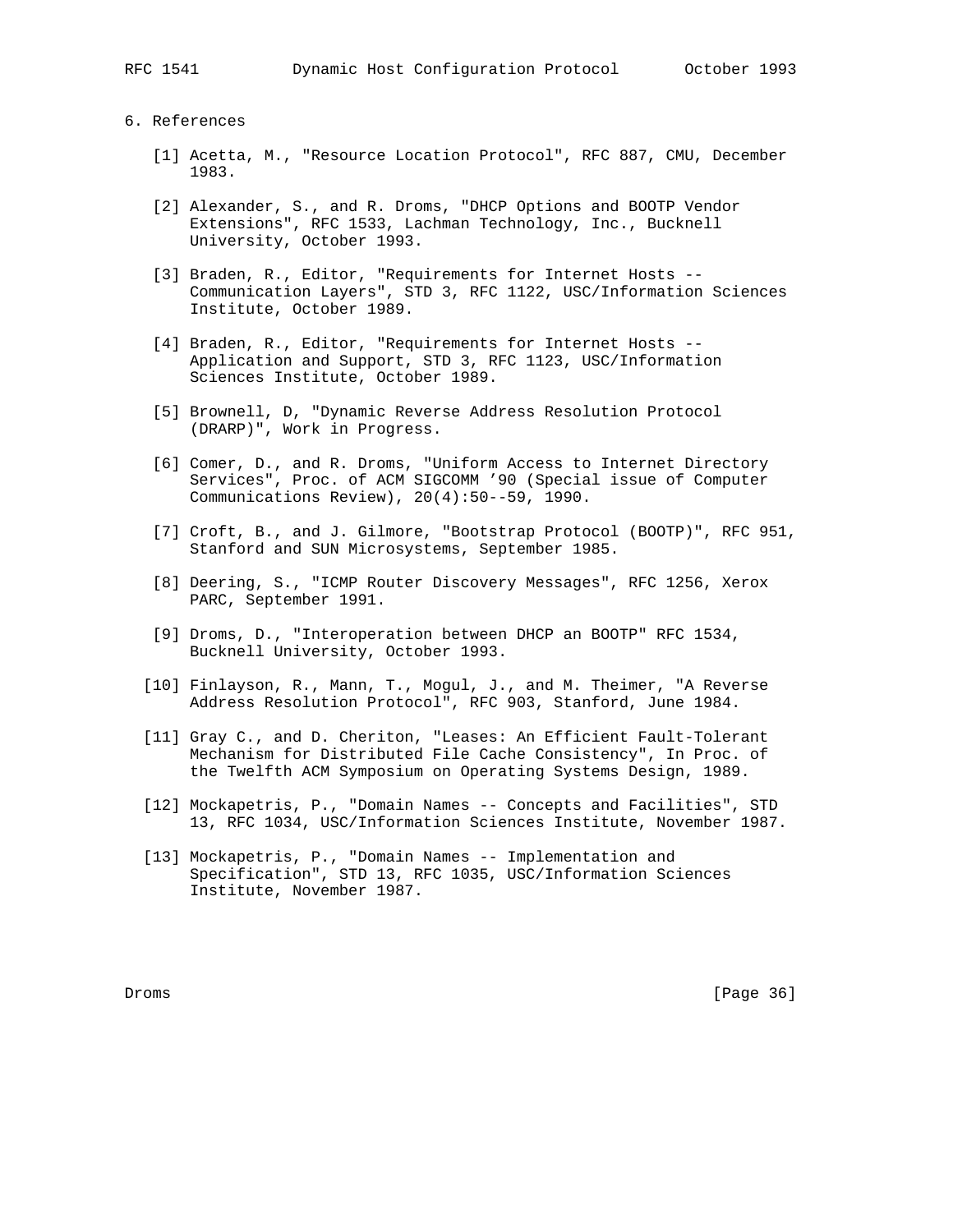- [14] Mogul J., and S. Deering, "Path MTU Discovery", RFC 1191, November 1990.
- [15] Morgan, R., "Dynamic IP Address Assignment for Ethernet Attached Hosts", Work in Progress.
- [16] Postel, J., "Internet Control Message Protocol", STD 5, RFC 792, USC/Information Sciences Institute, September 1981.
- [17] Reynolds, J., "BOOTP Vendor Information Extensions", RFC 1497, USC/Information Sciences Institute, August 1993.
- [18] Reynolds, J., and J. Postel, "Assigned Numbers", STD 2, RFC 1340, USC/Information Sciences Institute, July 1992.
- [19] Jeffrey Schiller and Mark Rosenstein. A Protocol for the Dynamic Assignment of IP Addresses for use on an Ethernet. (Available from the Athena Project, MIT), 1989.
- [20] Sollins, K., "The TFTP Protocol (Revision 2)", RFC 783, NIC, June 1981.
- [21] Wimer, W., "Clarifications and Extensions for the Bootstrap Protocol", RFC 1542, Carnegie Mellon University, October 1993.
- 7. Security Considerations

 DHCP is built directly on UDP and IP which are as yet inherently insecure. Furthermore, DHCP is generally intended to make maintenance of remote and/or diskless hosts easier. While perhaps not impossible, configuring such hosts with passwords or keys may be difficult and inconvenient. Therefore, DHCP in its current form is quite insecure.

 Unauthorized DHCP servers may be easily set up. Such servers can then send false and potentially disruptive information to clients such as incorrect or duplicate IP addresses, incorrect routing information (including spoof routers, etc.), incorrect domain nameserver addresses (such as spoof nameservers), and so on. Clearly, once this seed information is in place, an attacker can further compromise affected systems.

 Malicious DHCP clients could masquerade as legitimate clients and retrieve information intended for those legitimate clients. Where dynamic allocation of resources is used, a malicious client could claim all resources for itself, thereby denying resources to legitimate clients.

Droms [Page 37]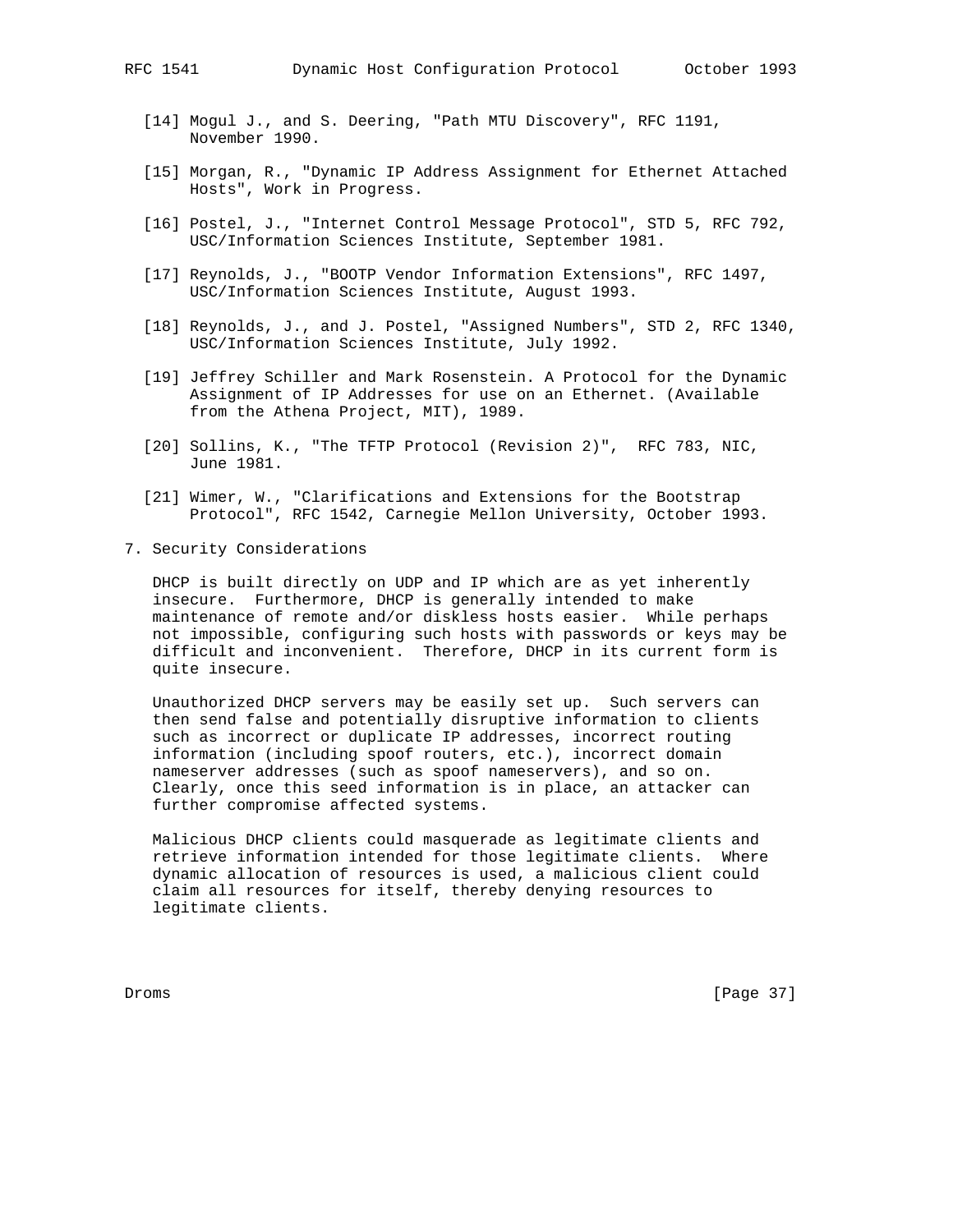# 8. Author's Address

 Ralph Droms Computer Science Department 323 Dana Engineering Bucknell University Lewisburg, PA 17837

 Phone: (717) 524-1145 EMail: droms@bucknell.edu

Droms [Page 38]